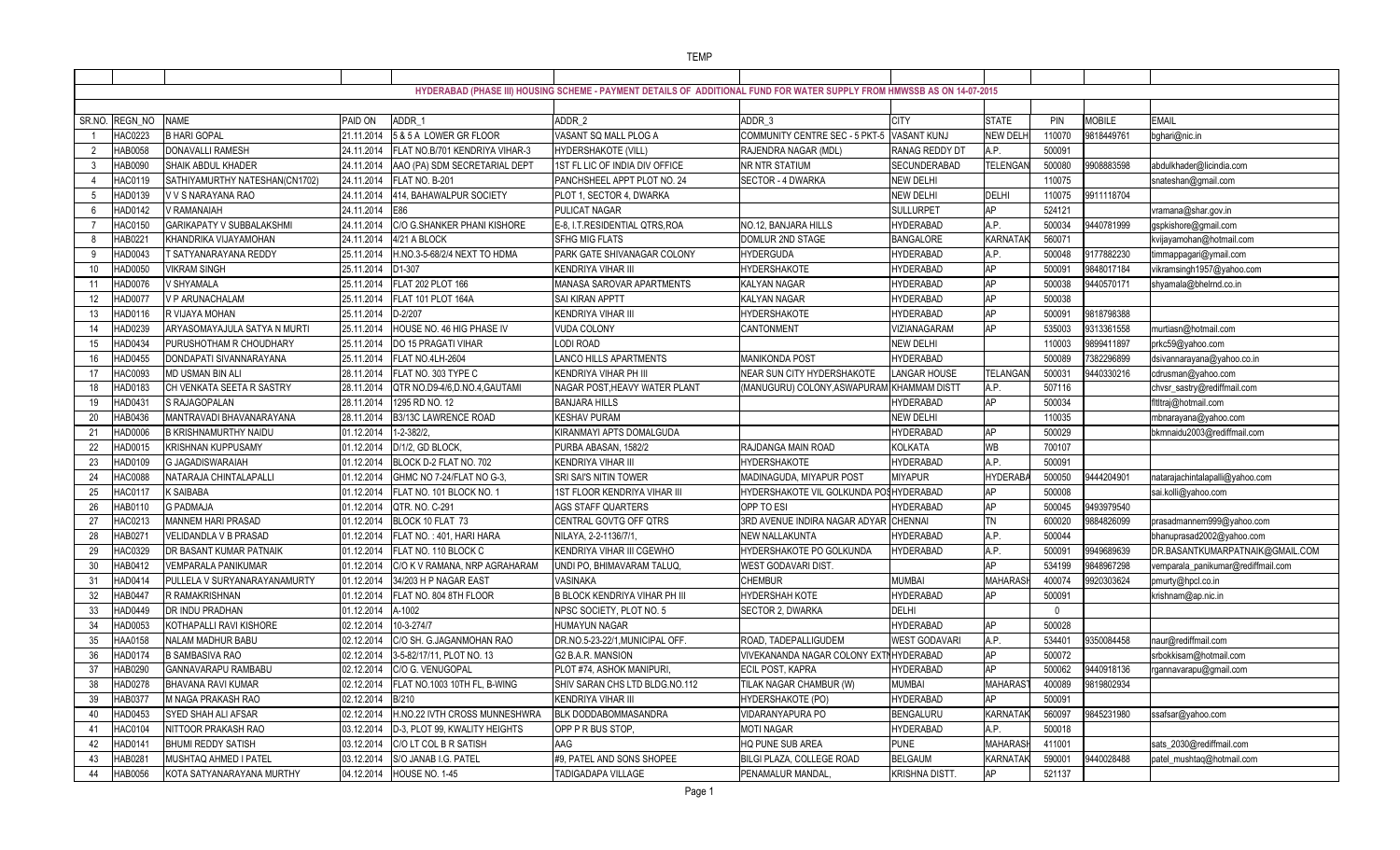|    |                     |                              |            |                                     | HYDERABAD (PHASE III) HOUSING SCHEME - PAYMENT DETAILS OF ADDITIONAL FUND FOR WATER SUPPLY FROM HMWSSB AS ON 14-07-2015 |                                             |                  |                 |          |            |                                     |
|----|---------------------|------------------------------|------------|-------------------------------------|-------------------------------------------------------------------------------------------------------------------------|---------------------------------------------|------------------|-----------------|----------|------------|-------------------------------------|
|    | HAD006              | NAGESWARARAO MARELLA         | 04.12.2014 | NO 232 2ND MAIN 2ND CROSS           | <b>ISROLAYOUT</b>                                                                                                       | JP NAGAR POST                               | <b>BANGALORE</b> | KARNATAK        | 560078   |            | marellanr@yahoo.com                 |
|    | HAB0163             | K V S SUNEETHA               | 04.12.2014 | D/O K VENKATAPPAIAH                 | SRMTLTD.                                                                                                                | GOLLAPUDI VARI ST                           | VETAPALEM        | AP              | 523187   |            | ganesh_crri@yahoo.co.in             |
|    | HAC0219             | P KESAVAN NAIR               | 04.12.2014 | NEDIYEDATH HOUSE                    | BRAHMAKULAM (PO)                                                                                                        | THAIKKAD                                    | <b>THRISSUR</b>  | KERALA          | 680104   |            | pkn@iitm.ac.in                      |
|    | HAB0294             | MURAKONDA RANGARAO           | 04.12.2014 | PGT GEOGRAPHY,                      | KENDRIYA VIDYALAYA NO. 1                                                                                                | LANGER HOUSE, GOLCONDA                      | <b>HYDERABAD</b> | AP              | 500008   |            | rangarao_geo                        |
| 49 | HAB036 <sup>-</sup> | GURRAPU DAHSHARATHAM         | 04.12.2014 | H.NO. B/202                         | <b>KENDRIYA VIHAR III</b>                                                                                               | HYDERASHAKOTE                               | <b>IYDERABAD</b> | AP              | 500091   |            |                                     |
| 50 | <b>HAC0379</b>      | D MURALI MOHAN RAO           | 04.12.2014 | FLAT NO.406/A, SANTHOSH ARCADE      | NETAJI NAGAR, GADDIANNARAM                                                                                              | DILSUKHNAGAR                                | <b>HYDERABAD</b> | A.P.            | 500060   |            | mrlimohan@gmail.com                 |
| 51 | HAD0430             | MOHAMMED NASRULLAH           | 04.12.2014 | A/202 VIJAYA HILLS A C GAURDS       | LAKADIKA PUL                                                                                                            |                                             | <b>IYDERABAD</b> | AP              | 500004   | 9493976374 | NASRUL53@GMAIL.COM                  |
| 52 | <b>IAB0055</b>      | DHARAM PAL VARMA             | 05.12.2014 | HOUSE NO. 08                        | SECTO 18, FIRST FLOOR                                                                                                   | CHANDIGARH UT                               | CHANDIGARH       |                 | 160018   |            |                                     |
| 53 | HAC0122             | KOMATINENI VENKATA RAO       | 05.12.2014 | FLAT NO. 409 CLASSIC ARCADE         | 1ST LANE CZECH COLONY                                                                                                   | SANATHNAGAR                                 | <b>HYDERABAD</b> | AP              | 500018   |            | kvraoshar@yahoo.com                 |
| 54 | HAD0153             | PADMAVATHI PONAKALA          | 05.12.2014 | <b>SR. SCIENTIST</b>                | DIRECTORTE OF OILSEED RESEARCH                                                                                          | RAJENDRA NAGAR                              | <b>HYDERABAD</b> | AP              | 500030   |            | padmavathi@dor_icar.org             |
| 55 | <b>IAC0160</b>      | THURLAPATI VISWANATH         | 05.12.2014 | 110 A BLOCK                         | PRAGATI VIHAR LODHI ROAD                                                                                                |                                             | <b>NEW DELHI</b> |                 | 110003   | 9818533699 | vnatht@gmail.com                    |
| 56 | HAB0325             | DR. GORIGE MALLESHAM         | 05.12.2014 | H.NO. 9-1-1/C/46                    | DIFFENCE COLONY                                                                                                         | LANGAR HOUSE, GOLCONDA                      | <b>HYDERABAD</b> | AP              | 500008   |            |                                     |
| 57 | HAC0366             | <b>GHANTA VIJAYAKUMAR</b>    | 05.12.2014 | C-712 KENDRIYA VIHAR III            | HYDERSHAKOTE VILLGE                                                                                                     | <b>GOLKUNDA POST</b>                        | <b>HYDERABAD</b> | A.P.            | 500008   | 9441239804 | ghanta@rediffmail.com               |
| 58 | HAC0018             | K VIJAYALAKSHMI              | 08.12.2014 | 10-43/3 NEW GADDIANNARAM            | <b>DILSUK NAGAR</b>                                                                                                     |                                             | <b>HYDERABAD</b> | <b>AP</b>       | 500060   |            |                                     |
| 59 | <b>IAC0098</b>      | SHAIK RAHMAN                 | 08.12.2014 | FLAT NO.G-2, PLOT NO.B390, SANIA    | ENCLAVE, P&T COLONY, DON BOSCO                                                                                          | NAGAR POST, BANDLAGUDA JAGIR (V HYDERABAD   |                  | A.P.            | 500030   |            |                                     |
| 60 | <b>IAC0094</b>      | <b>JAINENDER</b>             | 08.12.2014 | HOUSE NO. 16-2-867/18               | SAIDABAD                                                                                                                |                                             | <b>IYDERABAD</b> |                 | 500059   |            |                                     |
| 61 | HAB011              | NALLAM KALYANA CHAKRAVARTHI  | 08.12.2014 | INCOMETAX OFFICER FLAT NO. S1       | <b>VENKATA SURYA HEIGHTS</b>                                                                                            | 67-01-28 MAIN RD ASHOK NAGAR                | <b>KAKINADA</b>  | A.P.            | 533003   | 9849474124 |                                     |
| 62 | HAD0128             | D RAJENDER RAO               | 08.12.2014 | PIC PORTFOLIO MGMT. SERVICES        | 6-3-660, FLAT NO. 013, AMIRTH                                                                                           | APPTT-III, KAPADIA LANES                    | SOMAJIGUDA       | <b>HYDERAB</b>  | 500082   |            |                                     |
| 63 | HAA0129             | M B JAYARAM                  | 08.12.2014 | C/O SRI. M. J. PAREKH,              | 6-3-660/111, AMRITH APPTS III                                                                                           | KAPADIA LANES, SOMAJIGUDA                   | <b>HYDERABAD</b> | A.P.            | 500082   | 9848921207 |                                     |
|    | IAC0130             | MADHU VIJAY KUMAR            | 08.12.2014 | PIC PORT MANAGEMENT SERVICE         | 6-3-660, FLAT NO.013, AMRIT                                                                                             | APARTMENT-III, KAPADIA LANE                 | SAMAJIGUDA       | <b>HYDERAB</b>  | 500082   | 9848013212 |                                     |
| 65 | HAD013 <sup>®</sup> | D VIJAY KUMAR                | 08.12.2014 | PIC PORTFOLIO MGMT. SERVICES        | 6-3-660, FLAT NO. 013, AMRITH                                                                                           | APPTT-III, KAPADIA LANES,                   | SOMAJIGUDA       | <b>HYDERAB</b>  | 500082   | 9849833936 | vijaykumardomalpally@rediffmail.com |
| 66 | HAD0176             | DR BOPPANA SHOBHA            | 08.12.2014 | <b>DEPTT OF MATHEMATICS &amp;</b>   | <b>STATISTICS</b>                                                                                                       | UNIVERSITY OF HYDERABAD                     | <b>HYDERABAD</b> | AP              | 500046   |            | bssm@uohyd.ernet.in                 |
| 67 | <b>HAC0312</b>      | ARCOT SREENIVASULU           | 08.12.2014 | DIVISIONAL ENGINEEER (CELLONE)      | BSNL, 142 MIG, BALAJI NAGAR                                                                                             | KUKATPALLY,                                 | <b>IYDERABAD</b> | A.P.            | 500072   | 9441833599 | sreenuarcot@yahoo.com               |
| 68 | HAD0339             | ABDUL KAREEM KHAN            | 08.12.2014 | C/O SH. A K KHAN, IPS               | GOVT. BUILDING NO. 8, MB                                                                                                | KUNDANBAGH, BEGUMPET                        | <b>HYDERABAD</b> | <b>AP</b>       | 500016   |            |                                     |
| 69 | HAD0432             | C R RAO                      | 08.12.2014 | MIG411/201                          | <b>VIJAYSHREE APPTT.</b>                                                                                                | SANJEEVAREDDY NAGAR                         | <b>IYDERABAD</b> | <b>AP</b>       | 500038   |            | craghava1931@yahoo.co.in            |
|    | HAB0016             | DASARI SARADA                | 09.12.2014 | FLAT NO. 303 GANANADHA              | RESIDENCY, PLOT NO. 25                                                                                                  | SUNDER NAGAR COLONY, SRNAGAR HYDERABAD      |                  | AP              | 500038   |            |                                     |
| 71 | HAC0019             | T S VENKATARAMANI            | 09.12.2014 | 98-G, POCKET-4                      | <b>MAYUR VIHAR -1</b>                                                                                                   |                                             | <b>NEW DELHI</b> |                 | 110091   |            |                                     |
| 72 | <b>IAD0035</b>      | K V RAMASUBRAMANIAN          | 09.12.2014 | DOOR NO. 25-D RMR CONSTRUCTION      | CORPORATION SCHOOL 2ND STREET                                                                                           | NUNGAMBAKKAM                                | CHENNAI          | <b>TN</b>       | 600034   | 9444803493 | kvrs2005@sify.com                   |
| 73 | IAC0046             | P M SARAVANAN                | 09.12.2014 | <b>DIRECTOR POSTAL SERVICE</b>      | O/O POST MASTER GENERAL, SOUTH                                                                                          | KARNATAKA REGION, GPO BLDG                  | 2ND FLOOR        | BANGALOR        | 560001   | 9848176033 | saravanan_pm@yahoo.com              |
|    | IAB0057             | SURYA PRAKASH                | 09.12.2014 | ASST. AUDIT OFFICER                 | IR CELL PROJECTS, O/O PRL.ACCT                                                                                          | GENERAL (CIVIL AUDIT), SAIFABAD             | <b>HYDERABAD</b> | A.P.            | 500004   | 9440328123 | surya.aao@gmail.com                 |
| 75 | HAD0096             | MOHAMMED AKRAM ALI           | 09.12.2014 | 305, MAPHAR PEARL RESIDENCY         | <b>RETHI BOWLI</b>                                                                                                      |                                             | <b>IYDERABAD</b> | A.P.            | 500028   |            | akramali.19@yahoo.com               |
| 76 | <b>HAC0143</b>      | PEETHALA VIJAY KUMAR         |            | 09.12.2014   F-1 PAVANSAI RESIDENCY | <b>DANAVAIPET</b>                                                                                                       |                                             | RAJAHMUNDRY      | <b>AD</b>       | 533103   | 9426613080 | peethala@yahoo.com                  |
| 77 | HAC0162             | JAKKULA NATARAJU             | 09.12.2014 | SCIENTIST, TRAFFIC ENGINEERING      | AND SAFETY DIVISION, CENTRAL                                                                                            | ROAD RESEARCH INST. CRRI(POST) MATHURA ROAD |                  | <b>NEW DELH</b> | 110025   | 9885299395 | jakkula.nataraju@gmail.com          |
| 78 | <b>HAC0187</b>      | PETLURI SRINIVAS             | 09.12.2014 | <b>EXECUTIVE DIRECTOR, BANK OF</b>  | BARODA, BARODA CORPORATE CENTR                                                                                          | C-26, G-BLOCK, BANRA KURLA COMPL BANDRA (E) |                  | <b>MUMBAI</b>   | 400051   | 9958080098 |                                     |
| 79 | HAA0195             | MADASU KARAN CHANDER         | 09.12.2014 | C/O DISTRICT COLLECTOR/D.M.         | NIC DISTRIC COMPUTER CENTRE                                                                                             | DIST. COLLECTORATE OFFICE                   | ADILABAD         | A.P.            | 504002   | 9640443027 | mk.chander@nic.in                   |
| 80 | HAD0202             | DARBHA SARVOTTAMA SASTRY     | 09.12.2014 | 6-40, UMASANKAR NAGAR,              | KANURU ROAD,                                                                                                            | VIJAYAWADA                                  |                  |                 | 520007   |            | sastryd@gmail.com                   |
| 81 | HAC0220             | <b>B MANI</b>                | 09.12.2014 | QTR. NO. 462, SECTOR 9              | R K PURAM                                                                                                               |                                             | <b>NEW DELHI</b> |                 | 110022   |            | bsmani@nic.in                       |
| 82 | HAD0259             | THATIPAMULA VENKATA N PRASAD | 09.12.2014 | C/O T SARANGA PANI                  | HOUSE NO. 1-2-151/2/A/1                                                                                                 | <b>BUDVEL SAIKRISHNA COLONY</b>             | RANGAREDDY       | AP              | $\Omega$ |            | nagentv@hotmail.com                 |
| 83 | HAB0262             | CHANNAMSETTY VEERASWAMY      | 09.12.2014 | EXE. ENGINEER, LIC OF INDIA         | ENGR DEPT SZO 153 LIC BLDG                                                                                              | 9TH FL ANNASALAI                            | <b>CHENNAI</b>   | <b>TAMILNAD</b> | 600002   | 8870868019 | ch.veeraswamy2@licindia.com         |
| 84 | HAB0309             | RAVINDER DEEKONDA            | 09.12.2014 | PME DIVN.                           | CENTRAL ROAD RESEARCH INST                                                                                              | MATHURA ROAD POST CRRI                      | <b>NEW DELHI</b> |                 | 110020   | 9891997105 | d.ravinder@gmail.com                |
| 85 | HAB0424             | JANAKIRAM SINGH SUBHAKARAN   | 09.12.2014 | PLOT N. 10 VENKATRAM NAGAR          | TRANSPORT ROAD                                                                                                          |                                             | SECUNDERABAD     | AP              | 500009   |            |                                     |
| 86 | HAD0495             | DR POTHIREDDY RANGAREDDY     | 09.12.2014 | F2, SWARNA APPTT                    | OPP A G COLONY GATE                                                                                                     | KALYAN NAGAR                                | <b>HYDERABAD</b> | <b>AP</b>       | 500038   | 9849985985 | rohini_pothireddy@yahoo.com         |
| 87 | HAD0002             | C SUDARSAN REDDY             | 10.12.2014 | FLAT NO.107, SOLITAIRE BANJARA      | APARTMENTS, NO.8-2-603/1/13-18                                                                                          | ROAD NO. 10, BANJARA HILLS                  | <b>HYDERABAD</b> | A.P.            | 500034   | 9440052172 | reddy_c_s@rediffmail.com            |
| 88 | HAD0029             | KILAMBI RAJAGOPALACHARI      | 10.12.2014 | 1979, TYPE II                       | ARUN VIHAR                                                                                                              | SECTOR 37                                   | <b>NOIDA</b>     |                 | 201303   |            | rajagopalachari@yahoo.com           |
| 89 | HAC0036             | M GUNESH                     | 10.12.2014 | 203 V M APPARTMENT                  | 1-702/4 SHANKAR MUTT ROAD                                                                                               | NALLCUNDA VIDHYA NGR                        | <b>IYDERABAD</b> | <b>AP</b>       | 500044   | 9490750985 | guneshmusti@gmail.com               |
| 90 | <b>HAD0075</b>      | VEMURI SIVAJI RAO            | 10.12.2014 | 5-003 DIVYASHAKTI APTT              | 7-1-58 AMEERPET                                                                                                         |                                             | <b>HYDERABAD</b> | AP              | 500016   |            | vemurivsrao@rediffmail.com          |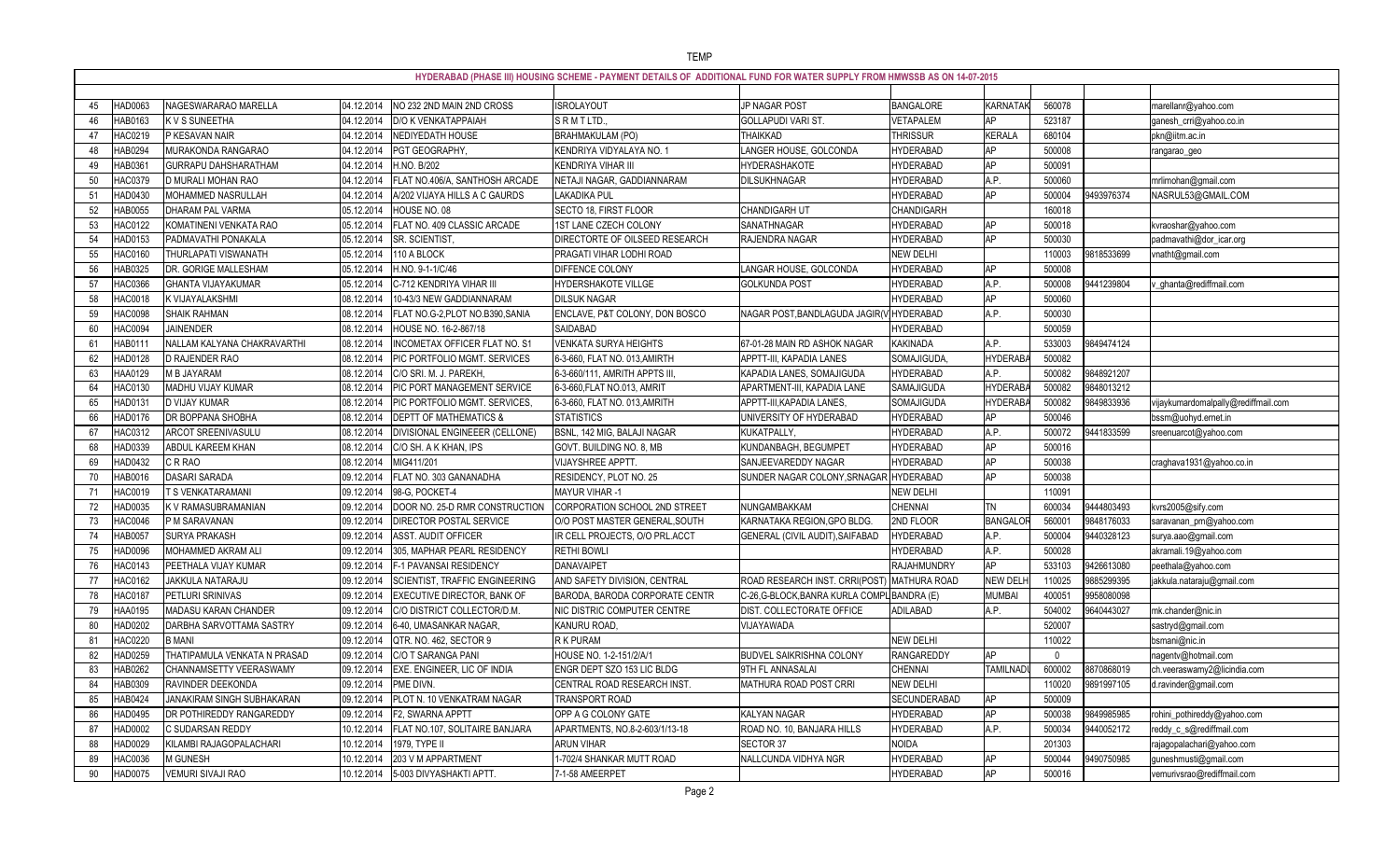|          | HYDERABAD (PHASE III) HOUSING SCHEME - PAYMENT DETAILS OF ADDITIONAL FUND FOR WATER SUPPLY FROM HMWSSB AS ON 14-07-2015 |                             |                                                         |                                                         |                                                 |                    |                 |        |            |                               |
|----------|-------------------------------------------------------------------------------------------------------------------------|-----------------------------|---------------------------------------------------------|---------------------------------------------------------|-------------------------------------------------|--------------------|-----------------|--------|------------|-------------------------------|
|          | HAC0079                                                                                                                 | <b>SHAGUN BANSAL</b>        | 10.12.2014                                              |                                                         |                                                 | <b>NEW DELHI</b>   |                 | 110063 |            |                               |
|          | HAD0243                                                                                                                 | <b>KSRKV PRASADARAO</b>     | HOUSE NO. 4<br>FLAT NO. 408, PRATEEK KUNJ<br>10.12.2014 | <b>MAITRI APARTMENTS</b><br>GH-11, SECTOR 21C, PART III | A-3, PASCHIM VIHAR                              | <b>FARIDABAD</b>   | <b>HARYANA</b>  | 121001 | 9868403495 | shagunbansal@yahoo.com        |
| 92<br>93 | HAB0438                                                                                                                 | <b>MAMTA RANI</b>           | 10.12.2014<br>WZ 1575 C/O PREETAM SINGH                 | <b>BEHIND SARASWATI AANCHAL PUBLI</b>                   | C SCHOOL NANGAL RAYA                            | <b>NEW DELHI</b>   |                 | 110046 | 9810568698 | mamka_rani64@hotmail.com      |
| 94       | HAB004                                                                                                                  | <b>VILASINI</b>             | <b>B-609 KENDRIYA VIHAR III</b><br>11.12.2014           | <b>HYDERSHAKOTE</b>                                     | RAJENDRA NAGARMANDAL                            | <b>HYDERABAD</b>   | <b>TELENGAM</b> | 500091 |            |                               |
| 95       | HAB0157                                                                                                                 | DABBIRU SURENDRA MOHAN      | 11.12.2014<br>VIM - 0593                                | SAILASHREE VIHAR                                        |                                                 | <b>BHUBANESWAR</b> | <b>ODISHA</b>   | 751021 | 9350244589 |                               |
| 96       | HAB0193                                                                                                                 | T MURALI MOHAN              | QTR. NO. 578, TYPE II<br>11.12.2014                     | BLOCK NO. 45, GROUP CENTRE                              | CRPF, HAKIMPET, RANGAREDDY DISTSECUNDERABAD     |                    |                 | 570078 |            |                               |
| 97       | HAD0230                                                                                                                 | VENKATA NARASIMHAM SURI     | 661, SAIL SOCIETY, PLOT NO.35<br>11.12.2014             | SECTOR-4, DWARKA                                        |                                                 | <b>NEW DELHI</b>   | DELHI           | 110075 |            |                               |
| 98       | HAD0433                                                                                                                 | V SAILAJA                   | 2-2-647 149 FLAT 403<br>11.12.2014                      | BHARANI TOWERS CENTRAL EXCISE                           | <b>COLONY NEW NALLAKUNTA BAGH</b>               | AMBERPET POST      | <b>HYDERAB</b>  | 500013 |            |                               |
| 99       | <b>IAD0452</b>                                                                                                          | RADHA KRISHNA KOKA          | 11.12.2014<br>24D, SHATABDI VIHAR                       | SECTOR 61                                               |                                                 | <b>NOIDA</b>       | U.P.            | 201301 | 9868390456 | rkkoka@gmail.com              |
| 100      | HAB0042                                                                                                                 | NARUMANCHI JAYARAM          | 12.12.2014<br>QTR.NO.1 F BLOCK                          | TYPE III SRINIWASPURI                                   |                                                 | <b>NEW DELHI</b>   |                 | 110065 | 8860451732 |                               |
| 101      | <b>IAC0060</b>                                                                                                          | GEETHA VASUDEVAN            | 12.12.2014<br>10 5 22 MASAB TANK G4                     | NARASIMHAKRIPA APPTT. LANE TO                           | AP POLICE OFFICERS MESS                         | <b>IYDERABAD</b>   | A.P.            | 500028 |            |                               |
| 102      | HAA0180                                                                                                                 | R MAHALAKSHMI               | 12.12.2014<br>H.NO.111, BHEL MIG COLONY                 | <b>RC PURAM</b>                                         |                                                 |                    | <b>HYDERAB</b>  | 500032 |            | g.sivaram@rediffmail.com      |
| 103      | <b>IAC0233</b>                                                                                                          | MANNAVA RAVI PRASAD         | FLAT NO.404, CLASSIC TOWERS,<br>12.12.2014              | IST LINE, RAJENDRANGR                                   |                                                 | <b>GUNTUR</b>      | A.P.            | 522006 |            | raviprasad_em@yahoo.com       |
| 104      | <b>IAC024</b>                                                                                                           | <b>M RAJENDRA SAI</b>       | 12.12.2014<br>GH/13/548                                 | PASCHIM VIHAR                                           |                                                 | <b>NEW DELHI</b>   |                 | 110087 |            | RSAIM@YAHOO.COM               |
| 105      | <b>IAD0253</b>                                                                                                          | <b>MADHAV SAXENA</b>        | 12.12.2014<br>603 TRIUMPH OMAXE HEIGHT                  | <b>VIBHUTI KHAND</b>                                    | <b>GOMTI NAGAR</b>                              | LUCKNOW            | UP              | 226010 | 9843198400 | madhav_saxena@hotmail.com     |
| 106      | HAD0263                                                                                                                 | BODDAPATI GNANA ANANDARAO   | 12.12.2014<br>3/6 ASHRAY APPATMENTS                     | <b>NEAR JUDGES BUNGALOW</b>                             | <b>BODAKDEV</b>                                 | AHMEDABAD          | <b>GUJARA1</b>  | 380015 |            | anand@prl.res.in              |
| 107      | HAD0280                                                                                                                 | H NARASIMHULU               | 12.12.2014<br>ALLAHABAD BANK, ZONAL OFFICE              | DOOR NO.3-6-435, MAIN ROAD                              | IST FLOOR, HIMAYAT NAGAR                        | <b>HYDERABAD</b>   | A.P.            | 500029 | 9848296989 |                               |
| 108      | <b>IAB0352</b>                                                                                                          | PASUPULETI MURALI MOHAN     | 12.12.2014<br>DY.GM, (SATELLITE), STHRN TELECM          | REGN, 3RD FLOOR, SANCHAR COMPLEX                        | WMS COMPOUND, 47 CROSS, 9TH MAI 5 BLK, JAYANAGR |                    | <b>BANGALO</b>  | 560041 | 9448010566 | dirstr@sancharnet.in          |
| 109      | HAC033                                                                                                                  | <b>GUDURU SURESH</b>        | SR. SCIENTIST DIRECTORATE OF<br>12.12.2014              | <b>OILSEEDS RESEARCH RAJENDRA</b>                       | <b>NAGAR</b>                                    | <b>HYDERABAD</b>   | AP              | 500030 | 9441229472 | gudurusuresh2k@rediffmail.com |
| 110      | <b>IAC0398</b>                                                                                                          | K SURYA PRAKASH             | 12.12.2014<br>2508, 5TH MAIN, E BLOCK                   | SAHAKARA NAGAR,                                         |                                                 | <b>BANGALORE</b>   | KARNATA         | 560092 |            | ksuryaprakash@bsnl.in         |
| 111      | HAB009                                                                                                                  | VAVILLA SUBRAHMANYAM        | 12.12.2014<br>QUARTER NO. C-2/309                       | PULICAT NAGAR HOUSING COLONY                            | <b>NELLORE DIST</b>                             | SULLURUPETA        | A.P.            | 524121 |            |                               |
| 112      | HAC0140                                                                                                                 | KOTA RAJ SHEKHAR            | 12.12.2014<br>10-3-273/12, HUMAYUN NAGAR,               | <b>NEAR ARTECH CENTRE</b>                               |                                                 | <b>HYDERABAD</b>   | A.P.            | 500028 | 9849495744 |                               |
| 113      | HAD0156                                                                                                                 | <b>DANTU SUDHAKAR</b>       | 12.12.2014<br>HOUSE NO. A-133                           | <b>RAMA PARK</b>                                        | <b>UTTAM NAGAR</b>                              | <b>NEW DELHI</b>   | DELHI           | 110059 | 9868603986 | sudhakardantu@yahoo.com       |
| 114      | <b>IAC0306</b>                                                                                                          | MOTAMARRY KAMESWARA RAO     | 12.12.2014<br>C/O MSV CHALAPATHI RAO                    | 12-13-471/1 NEW 418 ROAD NO.                            | TARNAKA, SECUDNERABAD                           | <b>HYDERABAD</b>   | AP              | 500017 |            | msvcrao1959@sity.com          |
| 115      | HAD0316                                                                                                                 | VENKATARAO GRANDHI          | 12.12.2014<br>FLAT NO. C-124                            | SHOBHA MAGNOLIA BANNERGHATTA                            | ROAD OPP TO JAI BHAVAN                          | <b>BANGALORE</b>   | <b>KARNATA</b>  | 560029 |            |                               |
| 116      | HAB0348                                                                                                                 | <b>GIDDALURI NAGA MOHAN</b> | DIRECTOR, ENVIRONMENTAL MGMT<br>12.12.2014              | SERVICES, ROOM NO.412(S), CENTRL                        | WATER COMMISSION, SEWA BHAWAIR K PURAM          |                    | <b>NEW DELI</b> | 110066 |            | gnagamohan@yahoo.com          |
| 117      | HAB0393                                                                                                                 | <b>BADUGU RAMADAS</b>       | H.NO.1-7-509/4/1<br>12.12.2014                          | HARINAGAR,                                              | ZAMISTANPUR                                     | <b>HYDERABAD</b>   | A.P.            | 500020 | 9010644991 | baduguramdas@yahoo.com        |
| 118      | HAC0442                                                                                                                 | KALLAKURI MEHAR BABA        | 12.12.2014<br>C/O K SIVA RAMAKRISHNA                    | BLDG NO. H-25 FLAT NO. 401                              | NR PRATIKSHANAGAR BUS DEPOT                     | <b>MUMBAI</b>      | MAHARASI        | 400022 | 9820864008 | meharbaba.kallakuri@gmail.com |
| 119      | <b>IAC0115</b>                                                                                                          | CHALLA SUCHITRA             | 12.12.2014<br>QTR.NO.3330,                              | ORDNANCE FACTORY ESTATE                                 | YEDDUMAILARAM                                   | <b>MEDAK</b>       | A.P.            | 502205 | 9866299685 | challa_sreeram@rediffmail.com |
| 120      | HAB0020                                                                                                                 | MURALIDHAR NAGURKAR         | 15.12.2014<br>69 MIGH                                   | NEW SANTOSH NAGAR COLONY                                |                                                 | <b>HYDERABAD</b>   | AP              | 500059 |            |                               |
| 121      | HAB0097                                                                                                                 | SIDDARAMAPPA OSURU          | 15.12.2014<br>Q.NO. 4136, TYPE IV                       | ORDNANCE FACTORY ESTATE (P.O)                           | YEDUMAILARAM, MEDAK-DIST                        |                    | A.P.            | 502205 | 9908766837 |                               |
| 122      | <b>HAD0105</b>                                                                                                          | E SUNDARAIYA                | 15.12.2014    F-8-C, DDA FLATS                          | <b>MUNIRKA</b>                                          |                                                 | <b>NEW DELHI</b>   |                 | 110067 |            |                               |
| 123      | HAC0106                                                                                                                 | ARUN KUMAR BASU             | 15.12.2014<br><b>INCOME TAX OMBUDSMAN</b>               | ROOM NO. 819, AAYAKAR BHAVAN                            | BASHEERBAGH                                     | <b>HYDERABAD</b>   | A.P.            | 500004 | 9937412958 |                               |
| 124      | HAC0168                                                                                                                 | KASALA NARASAIAH            | 15.12.2014<br>E-49 ISRO STAFF QUARTERS                  | <b>ST.XAVIERS COLLEGE POST</b>                          | PALLITHURA                                      | TRIVANDRUM         | KERALA          | 695586 |            | k_narasaiah@vssc.org          |
| 125      | HAD0194                                                                                                                 | DR VIRENDRA KUMAR YADAV     | B407 RAM VIHAR SECTOR 30<br>15.12.2014                  |                                                         |                                                 | <b>NOIDA</b>       | UP              | 201301 |            |                               |
| 126      | HAB0248                                                                                                                 | P SURYA RAO                 | 15.12.2014<br>$D_18$                                    | KAKATEEYA APPARTMENTS                                   | PATPAR GANJ                                     | NEW DELHI          | DELHI           | 110092 |            |                               |
| 127      | HAB0382                                                                                                                 | P V S SESHAGIRI RAO         | FLAT NO. 106, GEV TULASI APPTT<br>15.12.2014            | PRAGATHIN AGAR,                                         | OPP. TO JNTU, KUKATPALLY                        | <b>HYDERABAD</b>   | A.P.            | 500072 | 9885329692 |                               |
| 128      | HAB038                                                                                                                  | T R K KAMESWARA RAO         | 15.12.2014<br>SHAR COMPUTER FACILITIES(SCOF)            | DEPT. OF SPACE, ISRO, SDSC                              | SHAR CENTRE, SRIHARIKOTA                        | NELLORE            | A.P.            | 524124 |            | trkkrao@shar.gov.in           |
| 129      | HAD0440                                                                                                                 | <b>RASHMI TIWARI</b>        | 15.12.2014<br>T-8, GREEN PARK EXTENSION                 |                                                         |                                                 | <b>NEW DELHI</b>   |                 | 110016 | 9810500341 | rashmitiwari19@gmail.com      |
| 130      | HAD0059                                                                                                                 | VATTIKUTI LAKSHMAMANA RAO   | 16.12.2014<br>TC07/1411 RG122                           | PONGUMOODU                                              |                                                 | TRIVANDRUM         | KERALA          | 695011 |            |                               |
| 131      | HAC0066                                                                                                                 | <b>SQN LDR B VENKATESH</b>  | 16.12.2014<br>HOUSE NO. 5/173                           | RAJI REDDY NAGAR                                        | <b>CHAMPAPET</b>                                | <b>HYDERABAD</b>   | AP              | 500079 |            | venky_bal75@rediffmail.com    |
| 132      | HAB0072                                                                                                                 | DATLA BHANU PRAKASH RAJU    | 16.12.2014<br>S/O D SATYANARAYANA RAJU                  | H. NO. 77-15-19 SHANTHI NAGAR                           | PAYAKAPURAM                                     | VIJAYAWADA         | AP              | 520015 | 9440778832 | dbpraju1742@yahoo.co.in       |
| 133      | HAB027                                                                                                                  | <b>B GANGARAM</b>           | 16.12.2014<br>H.NO. 8-3-228/959/A, ANU NIVAS            | VEDIO GALLI, RAHMATH NAGAR,                             | YOUSUF GUDA                                     | <b>HYDERABAD</b>   | AP              | 45     | 9986441069 | bganga_ram@yahoo.co.in        |
| 134      | HAD0392                                                                                                                 | MOTUKURI VENKATESWARLU      | VILLA NO.242 PALM MEADOWS<br>16.12.2014                 | MEDCHAL ROAD,                                           | KOMPALLY (RR DISTT)                             | <b>HYDERABAD</b>   | AP              | 500014 | 9966888922 | mv_warlu@yahoo.com            |
| 135      | <b>HAD0448</b>                                                                                                          | ADINARAYANA ALLU            | 16.12.2014<br>LIG <sub>2</sub>                          | APHB QTRS, VIVEKANAND COLONY                            | CANTONMENT                                      | VIZIANAGARAM       | A.P.            | 535003 | 9441080058 | adinarayana.aly@gmail.com     |
| 136      | <b>HAD0508</b>                                                                                                          | PENDYALA PRASADA RAO        | 12-13-656/302<br>16.12.2014                             | SAI NARAYANNNILAYAM NAGARJUNA                           | NAGAR, TARNAKA                                  | SECUNDERABAD       | AP              | 500017 |            | PRPENDYALA@YAHOO.COM          |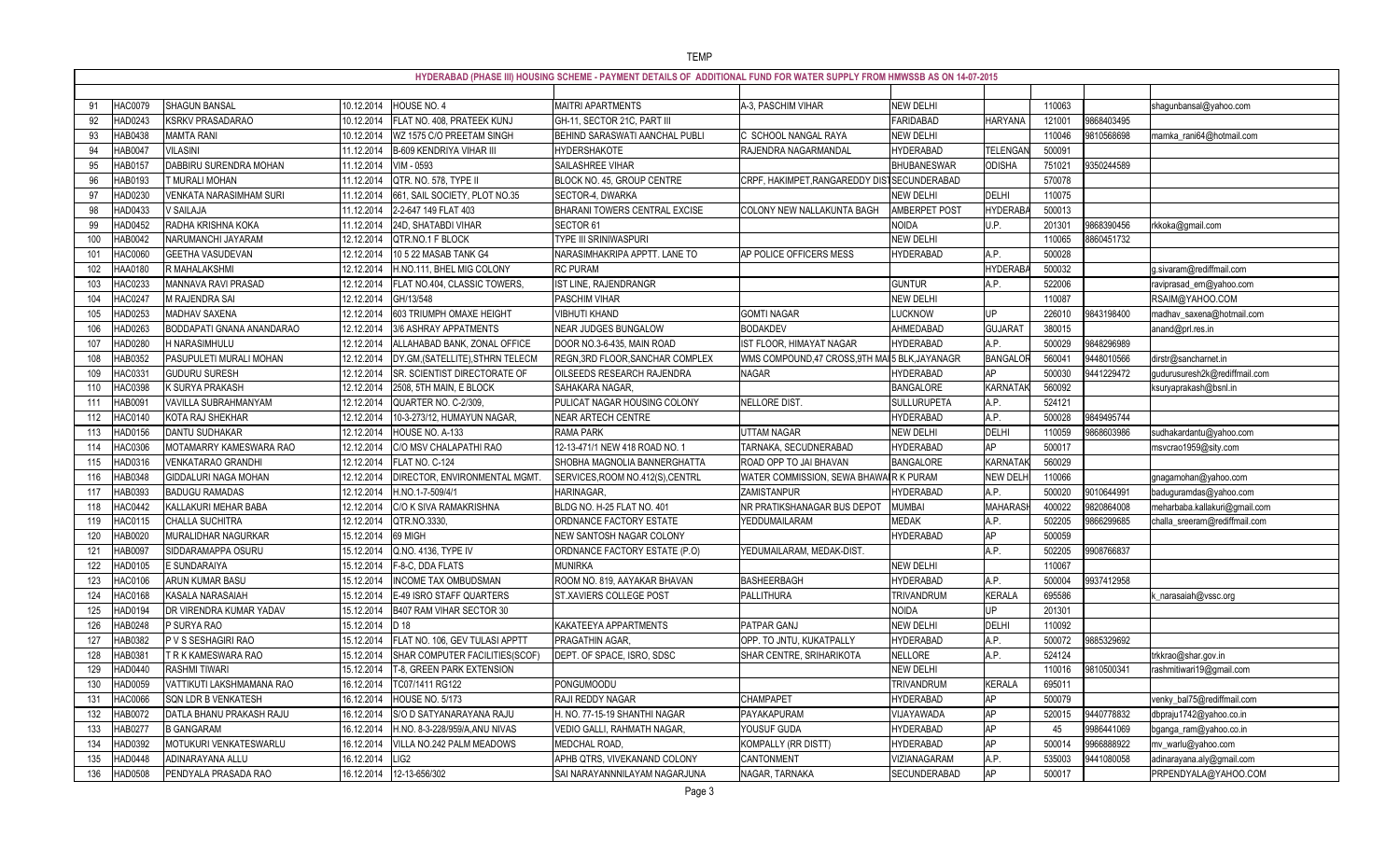|            |                |                                                 |                          |                                                     | HYDERABAD (PHASE III) HOUSING SCHEME - PAYMENT DETAILS OF ADDITIONAL FUND FOR WATER SUPPLY FROM HMWSSB AS ON 14-07-2015 |                                                                     |                                      |                       |                    |            |                                                  |
|------------|----------------|-------------------------------------------------|--------------------------|-----------------------------------------------------|-------------------------------------------------------------------------------------------------------------------------|---------------------------------------------------------------------|--------------------------------------|-----------------------|--------------------|------------|--------------------------------------------------|
|            | HAB0027        | MOVVA SAROJINI DEVI                             | 17.12.2014               | 405 SRINIVASA APPT                                  | 159 MOTINAGAR                                                                                                           |                                                                     | <b>HYDERABAD</b>                     | AP                    | 500018             |            |                                                  |
|            | HAB0033        | NISTALA UDAYA BHASKARA RAO                      | 17.12.2014               | C/O PSN MURTY E-322 POCKET II                       | MAYUR VIHAR PHASE I                                                                                                     |                                                                     | <b>NEW DELHI</b>                     |                       | 110091             | 9868439872 | sarojini_devi@yahoo.com                          |
| 138        | HAC0041        | N KALPA LATHA                                   | 17.12.2014               | NATIONAL INSTITUTE OF RURAL                         | <b>DEVELOPMENT</b>                                                                                                      | <b>RAJENDRA NAGAR</b>                                               | <b>IYDERABAD</b>                     | A.P.                  | 500030             |            | n.u.b.rao@sbi.co.in                              |
| 139<br>140 | HAC0192        | N D V PRASAD                                    | 17.12.2014               | W-31/532 3RD STREET                                 | A C NAGAR                                                                                                               |                                                                     | NELLORE                              | AP                    | 524002             | 9030902955 | reddylata@yahoo.co.in<br>ndv_prasad@yahoo.com    |
| 141        | HAD0224        | EPUR VASUMATI                                   | 17.12.2014               | 827037                                              | ROAD <sub>12</sub>                                                                                                      | <b>BANJARA HILLS</b>                                                | <b>IYDERABAD</b>                     |                       | 500034             |            |                                                  |
| 142        | HAB0222        | PRABHAKAR RAO CHENNUPALLI                       | 17.12.2014               | H.NO.3-6-731/7, STREET NO.12                        | HIMAYATHNAGAR                                                                                                           |                                                                     | <b>HYDERABAD</b>                     | A.P.                  | 500029             |            |                                                  |
|            | <b>IAD0258</b> | S V MURALIDHAR RAO                              | 17.12.2014               | C/I 171, KARMAKHESTRA SEVA                          | SAMITI NAGAR                                                                                                            | SION KOLIWADA                                                       | <b>MUMBAI</b>                        | <b>MAHARAS</b>        | 400037             | 9819065469 |                                                  |
| 143<br>144 | HAD0273        | S SENTHIL VALAVAN                               | 17.12.2014               | 10-2-236, FLAT NO. 501                              | PARK MERIDIAN APARTMENT                                                                                                 | ROAD NO. 12 WEST MARREDPALLY                                        | SECUNDERABAD                         | A.P.                  | 500026             | 9246206460 | mdrao@sebi.gov.in                                |
| 145        | HAB0285        | N S NAGESWARA RAO                               | 17.12.2014               | F-354, SECTOR 9                                     | <b>VIJAY NAGAR</b>                                                                                                      | GHAZIABAD                                                           | GHAZIABAD                            | U.P.                  | 201009             |            |                                                  |
| 146        | HAB031         | PANCHAGNULA V CHANDRASEKHAR                     | 17.12.2014               | TELEGRAPH OFFICE                                    | K BLOCK GROUND FLOOR                                                                                                    | SECRETARIAT                                                         | <b>IYDERABAD</b>                     | AP                    | 500022             |            |                                                  |
| 147        | HAD031         | <b>T SRINIVAS</b>                               | 17.12.2014               | C-208 M S APPTT & HOSTEL                            | K G MARG                                                                                                                | <b>CURZON ROAD</b>                                                  | <b>NEW DELHI</b>                     |                       | 11000 <sup>-</sup> | 9891101322 | statipamala@yahoo.co.in                          |
| 148        | HAD0354        | SINGA TIU                                       | 17.12.2014               | REGIONAL CONTROLLER OF MINES                        | <b>INDIAN BUREAU OF MINES</b>                                                                                           | OPP OLD RTO OFFICE PO FATORDA                                       | <b>MARGAO</b>                        | GOA                   | 403602             | 9440610945 | ibmhyd@ap.nic.in                                 |
| 149        | <b>IAB0372</b> | TAMMALI SOMA SEKHAR                             | 17.12.2014               | KENDRIYA VIDYALAYA                                  | GOLCONDA NO. 1                                                                                                          | LANGER HOUSE                                                        | <b>HYDERABAD</b>                     | A.P.                  | $\cup$             |            |                                                  |
| 150        | HAB0346        | BALLA SRINIVASA PULLESH                         | 17.12.2014               | <b>TELEPHONE EXCHANGE</b>                           | <b>BSNL</b>                                                                                                             | <b>TANDUR</b>                                                       | RANGAREDDY DT                        | AP                    | 501141             |            | bs_pullesh@rediffmail.com                        |
| 151        | <b>IAB0439</b> | PEREPU APARNA                                   | 17.12.2014               | 322E POCKET 2                                       | <b>MAYUR VIHAR</b>                                                                                                      | PHASE I                                                             | <b>DELHI</b>                         |                       | 110091             |            | aparnap_2003@yahoo.com                           |
| 152        | IAB0437        | MUPPARAPU NAGESWARRAO                           | 17.12.2014               | H. NO. 3-245                                        | MUPPARAPU COMPLEX                                                                                                       | ASWAPURAM KHANNAM                                                   | A.P.                                 |                       | 507116             | 9440792940 |                                                  |
| 153        | HAB0032        | JANAKI RAMULU PEDAVEETI                         | 18.12.2014               | HOUSE NO. 87, ANUPURAM                              | KAPRA, E.C.I.I (PO)                                                                                                     |                                                                     | <b>HYDERABAD</b>                     | AP                    | 500062             | 9866393335 | anu.pedaveeti@gmail.com                          |
| 154        | HAD0300        | BINDESHWARI PRASAD SINHA                        | 18.12.2014               | VASUMA FLATS, 39, PURANIK                           | LAYOUT, BHARAT NAGAR                                                                                                    |                                                                     | <b>NAGPUR</b>                        | <b>MAHARAS</b>        | 440033             |            |                                                  |
| 155        | HAB0386        | OLETI USHARANI                                  | 18.12.2014               | DOOR NO. 57-5-2/1                                   | JYOTI VIDYALAYAM STREET                                                                                                 | PATAMATA                                                            | VIJAYAWADA                           | AP                    | 520010             | 9849686180 |                                                  |
| 156        | HAB0397        | <b>VEMULA SHANKARAIAH</b>                       | 18.12.2014               | PLOT NO. 300, TELECOM NAGAR                         |                                                                                                                         | <b>GACHIBOWLI</b>                                                   | <b>IYDERABAD</b>                     | A.P.                  | 500032             | 9441263465 |                                                  |
| 157        | HAD0402        | <b>ASOORI LATHA</b>                             | 18.12.2014               | C/O ARAMHCHARYA                                     | (URDU UNIVERSITY ROAD)<br>16-3-992/3                                                                                    | <b>MALAKPET</b>                                                     | <b>IYDERABAD</b>                     | AP                    | 500024             |            |                                                  |
|            | <b>IAB040</b>  | PULI GOVIND VEERASWAMY                          | 18.12.2014               | 6-1-133/1/3 2ND FLOOR                               | PADMARAO NAGAR STREET NO. 11                                                                                            |                                                                     | SECUNDERABAD                         | AP                    | 500025             | 8712356428 |                                                  |
| 158<br>159 | HAC0420        | PATI SURESH KUMAR                               | 18.12.2014               |                                                     | H. NO. 178-C NEAR POST OFFICE                                                                                           | <b>VENGAL RAO NAGAR</b>                                             | <b>IYDERABAD</b>                     | AP                    | 500038             | 9441227585 | govindpv@yahoo.com<br>p.sureshkumar@licindia.com |
|            | HAC0021        | V NARAYANA RAO                                  | 19.12.2014               | BLOCK 4 FLAT 18                                     | KENDRIYA VIHAR PHASE I, MAYURI                                                                                          | NGR, MIYAPUR, P.O. RR DISTRICT                                      | <b>HYDERABAD</b>                     | A.P.                  | 500049             |            |                                                  |
| 160        |                |                                                 |                          |                                                     |                                                                                                                         |                                                                     |                                      | AP                    |                    |            |                                                  |
| 161        | HAB0064        | S UDDAVA REDDY                                  | 19.12.2014<br>19.12.2014 | 16-11-740/1<br>743/A, 2ND MAIN B BLOCK              | FLAT NO.S-1 SHAILJA ESTATE<br><b>VINAYAKA NAGAR</b>                                                                     | GADDIANNARAM                                                        | <b>IYDERABAD</b><br><b>BANGALORE</b> | KARNATA               | 500060<br>560017   | 9441185150 | jaya_ram44@hotmail.com                           |
| 162        | <b>IAC008</b>  | W VIJAYA LAKSHMI                                |                          | D4 ADRIN HOUSING COMPLEX                            |                                                                                                                         | KONENA AGRAHARA                                                     |                                      |                       |                    |            |                                                  |
| 163        | <b>IAC0089</b> | M JANARDHANA RAO                                | 19.12.2014               |                                                     | AKBAR ROAD                                                                                                              | MONOVIKAS NAGAR (PO)                                                | SECUNDERABAD                         |                       | 500009<br>600102   |            | janarohan_moreo.hotmail.com                      |
| 164        | HAD0108        | <b>GATAMANENI MUNI RAJU</b>                     | 19.12.2014               | $L - 387/3$                                         | <b>GREEN GARDENS, L-BLOCK</b>                                                                                           | ANNA NAGAR EAST                                                     | CHENNAI                              | TAMIL NAD             |                    |            | gmuniraju@yahoo.com                              |
| 165        | HAB0138        | SANDEEP KUMAR K                                 | 19.12.2014               | S/O K VENKATACHARY                                  | POST INUGURTHI                                                                                                          | MDL KESAMUDRAM                                                      | <b>DIST WARANGAL</b>                 | AP                    | 506112             | 9417165863 | k.sandeep@mail.nic.in                            |
| 166        | HAD0154        | SALAPAKKAM VENKATA R RAO                        | 19.12.2014               | 26-75, IST FLOOR                                    | CHANAKYAPURI                                                                                                            | <b>SAFILGUDA</b>                                                    | SECUNDERABAD                         | A.P.                  | 500047             | 9440764403 | ramanaraosv@yahoo.com                            |
| 167        | HAB0165        | PISAY SREENATH RAO                              |                          | 19.12.2014 Q. NO. 3-6-361/34,                       | OIL SEEDS QUARTERS                                                                                                      | STREET NO. 20, HIMAYAT NAGAR                                        | <b>HYDERABAD</b>                     | AP                    | 500029             | 9440453329 | srinath@ap.nic.in                                |
| 168        | <b>HAC0185</b> | SYED SADULLAH AHMED HUSSAIN                     |                          | 19.12.2014 9-4/86/81/10/1, SALARJUNG                | COLONY, NEAR NANALNAGAR,                                                                                                | MEHDIPATNAM,                                                        | <b>HYDERABAD</b>                     | A.P.<br>A.P.          | 500008<br>500048   |            |                                                  |
| 169        | HAB0210        | UMA RANI MAHAJAN<br>G. VENKATA KRISHNA LOHI DAS | 19.12.2014               | N.D.M.C. COLONY, #34, ASHOK                         | VIHAR VENTURE-II, UPPARPALY                                                                                             | VILLAGE, PO HYDERGUDA, DISTT.RR HYDERABAD<br>RURAL DEVELOPMENT NIRD |                                      |                       |                    | 9849231319 | vkmahajan47@rediffmail.com                       |
| 170        | HAC0235        |                                                 | 19.12.2014               | <b>CENTRE FOR WATER AND LAND</b>                    | MANAGEMENT NATIONAL INST. OF                                                                                            | POST, NELLORE DISTRICT                                              | RAJENDRA NAGAR                       | HYDERAB/              | 500030             | 9849318083 | glohidas@yahoo.com                               |
| 171        | HAB021         | MADAMSHETTY OM PRAKASHAM<br><b>ALOK KUMAR</b>   | 19.12.2014               | H.NO.E7/4, DOS COLONY                               | SWARNAMUKHI NAGAR, SULLURPETA                                                                                           |                                                                     | <b>CHANKYAPURI</b>                   | A.P.                  | 524121             |            |                                                  |
| 172        | HAD0257        |                                                 | 19.12.2014               | D-I, E-37, BAPU DHAM OFFICER'S                      | COLONY, (NEAR JESUS & MARY<br>ADARSHA VEEDHI                                                                            | COLLEGE), SAN MARTIN MARG,                                          |                                      | <b>NEW DELI</b><br>AP | 110021             | 9899994304 | aloksmail@rediffmail.com                         |
| 173        | HAC0242        | NEELAKANTI GUNAKER                              | 19.12.2014               | 9 7 82 YELLAM BAZAR                                 |                                                                                                                         | WARANGAL                                                            | WARANGAL                             |                       | 506002             |            |                                                  |
| 174        | HAD0266        | <b>VIKAS RAJ</b><br>DONDAPATI KRISHNA MURTY     | 19.12.2014<br>19.12.2014 | D-19/6 DOLPHIN HILL PARK<br>12-2-827 27 KANTHINAGAR | NAVAL RESIDENTIAL AREA<br>MEHDIPATNAM                                                                                   | <b>GANDHIGRAM PO</b>                                                | VISHAKHAPATNAM<br><b>HYDERABAD</b>   | AP<br>AP              | 530005             |            | vikasrajrathi@yahoo.com                          |
| 175        | HAD0298        |                                                 |                          |                                                     |                                                                                                                         |                                                                     |                                      | AP                    | 500018             |            |                                                  |
| 176        | HAD0299        | VEGESNA KRISHNAM RAJU                           | 19.12.2014               | 10-3-274/7 HUMAYUN NAGAR                            |                                                                                                                         | <b>DWARKA</b>                                                       | <b>HYDERABAD</b><br><b>NEW DELHI</b> |                       | 500028             |            |                                                  |
| 177        | HAC0324        | LALITA JOSYULA                                  | 19.12.2014               | #531 CHANDANWARI APTS                               | PLOT NO. 8 SECTOR - 10                                                                                                  |                                                                     |                                      |                       | 110075             | 9312224976 | josyula_l@yahoo.com                              |
| 178        | HAB0327        | MOHAMMED KHAJA MOHIDDIN                         | 19.12.2014               | H NO. 9-7-50                                        | OPP TO CHILAKAVARI STREET                                                                                               | RAILPET                                                             | <b>GUNTUR</b>                        | AP                    | 522001             |            |                                                  |
| 179        | HAC0349        | RACHAMADUGU JYOTHINATH                          | 19.12.2014               | H. NO. 2-4-237/7/1                                  | ROAD NO. 9, SNEHAPURI COLONY                                                                                            | <b>SAROORNAGAR POST</b>                                             | <b>IYDERABAD</b>                     | A.P.<br>AP            | 500035             |            | _jyothinath@yahoo.co.in                          |
| 180        | HAD0376        | RAMAJOGI KAREPU                                 | 19.12.2014               | H. NO., 25-3-2                                      | SIRIPURAPUVARI STREET                                                                                                   | <b>SITANNAPETA</b>                                                  | VIJAYAWADA                           |                       | 520003             |            |                                                  |
| 181        | HAB0421        | SATISH KUMAR GUPTA                              | 19.12.2014               | PLOT NO. 1650 SECTOR-3                              |                                                                                                                         |                                                                     | FARIDABAD                            | <b>HARYANA</b>        | 121004             |            | guta1264@rediffmail.com                          |
| 182        | HAD0435        | LT. COL. M NARAYANA RAO                         | 19.12.2014   DCWE E/M    |                                                     | CWE (MES)                                                                                                               | <b>ONSLOW ROAD</b>                                                  | <b>DEOLALI/NASIK</b>                 |                       | 422401             | 9949093838 |                                                  |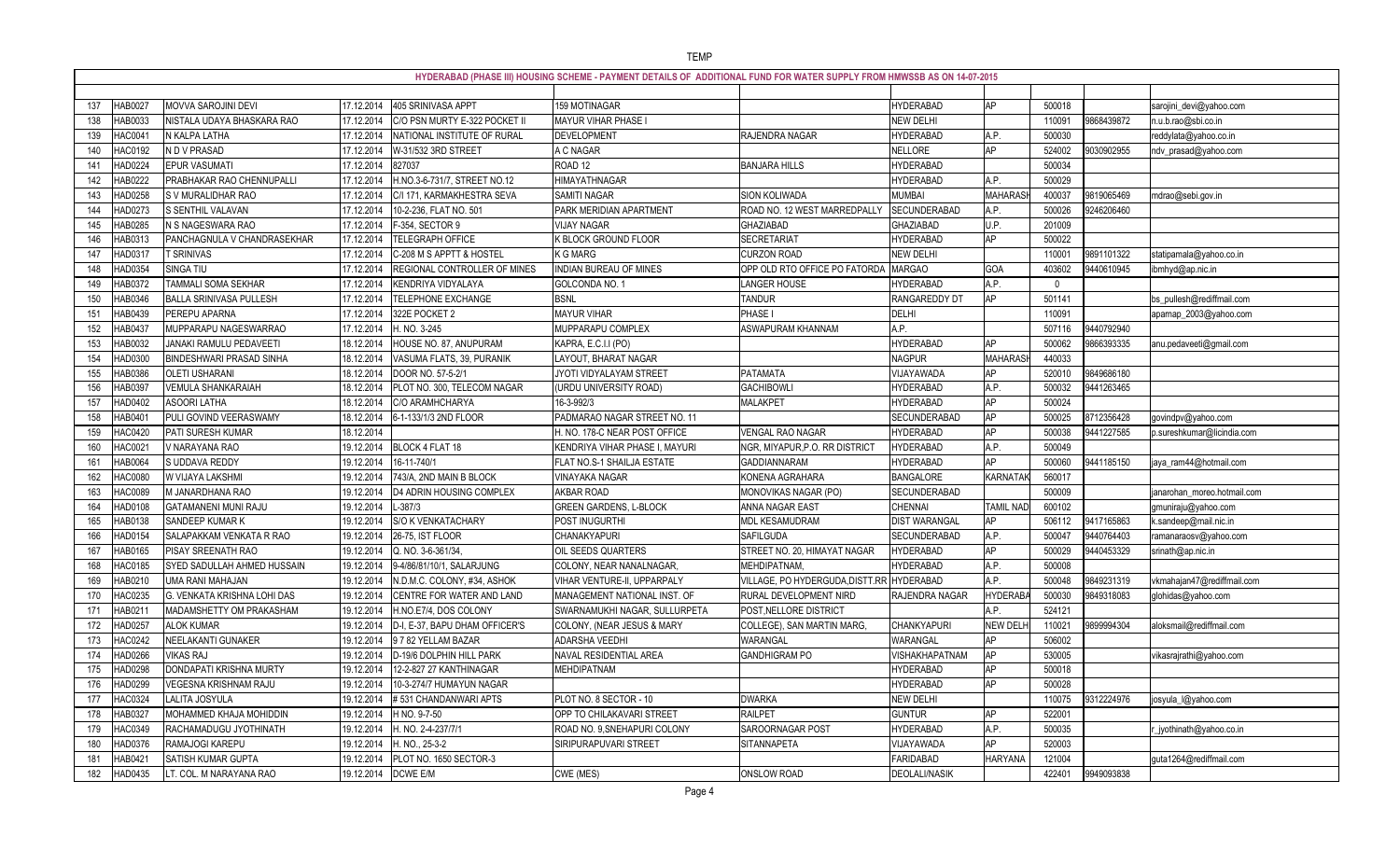|                       |                                |            |                                          | HYDERABAD (PHASE III) HOUSING SCHEME - PAYMENT DETAILS OF ADDITIONAL FUND FOR WATER SUPPLY FROM HMWSSB AS ON 14-07-2015 |                                              |                   |                  |          |            |                                |
|-----------------------|--------------------------------|------------|------------------------------------------|-------------------------------------------------------------------------------------------------------------------------|----------------------------------------------|-------------------|------------------|----------|------------|--------------------------------|
| HAD0164<br>183        | KATRAGADDA BHASKARA RAO        | 19.12.2014 | <b>VICTORIA:C1, RC WEST MINISTER</b>     | APTS, NO. 46, KAMRAJ SALAI                                                                                              | KODUNGAIYUR, NR. MOOLAKADAI JN. CHENNAI      |                   | <b>TAMIL NAD</b> | 600118   | 9445002433 | katnagadda.bhaskar@gmail.com   |
| <b>HAC0172</b><br>184 | PUTSALA KOTEESWARA RAO         | 19.12.2014 | LIG 827, KUKATPALLI HOUSING              | BOARD COLONY, ROAD NO. 5                                                                                                |                                              | <b>HYDERABAD</b>  | AP               | 500072   |            |                                |
| <b>HAC0197</b><br>185 | N CHANDRA SEKHAR               | 19.12.2014 | 16 NAVODAYA COLONY                       | MEHDIPATNAM                                                                                                             |                                              | <b>HYDERABAD</b>  | AP               | 500028   |            |                                |
| 186<br>HAD0295        | NARKEDAMILLY APPARAO           | 19.12.2014 | 12-2-717/1/54 SAPTHAGIRI NAGAR           | RETHIBOWLI MEHDIPATNAM                                                                                                  |                                              | <b>HYDERABAD</b>  | AP               | 500028   |            |                                |
| HAB0307<br>187        | K CHINNA REDDY                 | 19.12.2014 | C/O G TULJA REDDY                        | H. NO.1-1-103 MARIKAMBA COLONY                                                                                          | TANDUR RANNGAREDDY DIST                      | <b>TANDUR</b>     | <b>AP</b>        | $\Omega$ | 9891488162 | chinnareddy_k@yahoo.com        |
| HAC0318<br>188        | VADDAVALLI CHENCHA RAO         | 19.12.2014 | $A-17$                                   | MADHURA NAGAR                                                                                                           | S R NAGAR (PO)                               | <b>HYDERABAD</b>  | AP               | 500038   |            |                                |
| HAD0012<br>189        | <b>V KAMESWARI</b>             | 19.12.2014 | C/O N MANU RAO                           | C-101 DSR SPRING BEAUTY                                                                                                 | KUNDANAHALLI                                 | <b>BANGALORE</b>  | KARNATA          | 560037   | 9901205205 |                                |
| HAC0368<br>190        | A VENKATESWARA RAO             | 19.12.2014 | FLAT NO.203, ASHOK RESIDENCY             | NEAR PLEASENT PEARL TOWERS                                                                                              | HYDERSHAKOTE                                 | <b>HYDERABAD</b>  |                  | 500091   | 9490793320 | raoallampalli@yahoo.co.in      |
| HAB0328<br>191        | TRINADHARAO PAKKI              | 22.12.2014 | METEOROLOGICAL CENTRE, HYDERA            | <b>BAD AIRPORT, BEGUMPET</b>                                                                                            |                                              | <b>TYDERABAD</b>  | A.P.             | 500016   | 9246344233 | trpakki@rediffmail.com         |
| HAB0333<br>192        | <b>V SUMA</b>                  | 22.12.2014 | H.NO.20-30/5, GAUTAM NAGAR               | MALKAJGIRI P.O.                                                                                                         |                                              | <b>HYDERABAD</b>  | A.P.             | 500047   | 9440555543 |                                |
| <b>HAC0275</b><br>193 | <b>ABDUL MOMIN MONDAL</b>      | 23.12.2014 | H.NO.9-10-68A/ 487, KOTORAHAUZ           | ROAD, RASHMBAGH, GOLCONDA FORT                                                                                          |                                              | <b>IYDERABAD</b>  | A.P.             | 500008   |            |                                |
| HAB0362<br>194        | <b>B SADANAND</b>              | 23.12.2014 | 2-37/128 VINAYAK NAGAR COLON             | NEAR GPRA QTRS GACHI BOWLI                                                                                              | SERILINGAMPALLY                              | <b>HYDERABAD</b>  | AP               | 500032   |            |                                |
| 195<br>HAC0378        | <b>NANDURIS BABU</b>           | 23.12.2014 | MASTERS RESIDENCY 6-32/1/195             | VAYUSHAKTHI NAGAR                                                                                                       | <b>DAMMAIGUDA</b>                            | <b>HYDERABAD</b>  | AP               | 500083   |            | ns_babu@vssc.org               |
| HAB0370<br>196        | KARRI SATYANARAYANA REDDY      | 23.12.2014 | FLAT NO.102, PLOT 123                    | LOTUS HEIGHTS, LAXMI NAGAR                                                                                              | <b>HYDERASHAKOTE</b>                         | <b>HYDERABAD</b>  |                  | 500091   |            |                                |
| HAC0083<br>197        | SRINIVAS RAO VALIPE            | 24.12.2014 | PLOT 52 B WP H.NO. 8-7-7/1/1             | VENTURE I HASTINAPURAM CENTRAL                                                                                          | SAGAR ROAD                                   | <b>HYDERABAD</b>  | AP               | 500079   | 9866154945 | cnu_madhu@yahoo.com            |
| <b>HAC0084</b><br>198 | K DEEPAK RAJ SINGH             | 24.12.2014 | C-242, A G.COLONY                        | YOUSUFGUDA (P)                                                                                                          |                                              | <b>HYDERABAD</b>  | AP               | 500045   |            |                                |
| HAB0118<br>199        | ARAVA KUMAR RAJA               | 24.12.2014 | H.NO.2-111-31 SITA AVENUE                | BALAPUR POST SAROOR NGR MANDAL                                                                                          | RANGAREDDY DIST                              | <b>HYDERBAD</b>   | AP               | 500005   |            | tony_eie200@yahoo.co.in        |
| 200<br>HAD0146        | GADICHERLA S L NARASIMHARAO    | 24.12.2014 | A-206 NATARAJAN RESIDENCY                | 6-1-116 PADMARAAO NAGAR                                                                                                 |                                              | SECUNDERABAD      | A.P.             | 500025   | 9440052088 | gsInrao@hotmail.com            |
| HAB0169<br>201        | P P CHOWDARY                   | 24.12.2014 | FLAT NO.402 HIG 619 & 620                | SAISRILAKSHMI HOMES                                                                                                     | KP[HB PHASE 6                                | KUKATPALLY        | <b>HYDERAB</b>   | 500072   |            | chowdarypp@yahoo.com           |
| HAC023<br>202         | C V S SANDILYA                 | 24.12.2014 | 6-3-563/22/1, ERRAMANZIL                 | SOMAJIGUDA                                                                                                              |                                              | <b>HYDERABAD</b>  | A.P.             | 500082   |            |                                |
| 203<br>HAD0249        | RAMACHANDRAN JAYASHREE         | 24.12.2014 | BLOCK D 401 KESAV DALE APPTT             | 6-3-581 ANAND NAGAR COLONY                                                                                              | KHAIRATHABAD                                 | <b>HYDERABAD</b>  | AP               | 500004   |            | JAYASHREE@AP.NIC.IN            |
| 204<br>HAD0255        | SHANKARAN RAMACHANDRAN         | 24.12.2014 | FLAT NO. 303                             | LAKSHMI NARAYANA APPTT                                                                                                  | <b>KUTBIGUDA</b>                             | <b>HYDERABAD</b>  | AP               | 500027   |            | sram@ap.nic.in                 |
| <b>HAC0365</b><br>205 | MUDSU SRINIVAS RAO             | 24.12.2014 | H.NO.9-3-296/1, AKBAR PURA               | MD. LINES RD. TOLICHOWKIE                                                                                               |                                              | <b>HYDERABAD</b>  | A.P.             | 500008   |            | srini2804@yahoo.com            |
| 206<br><b>HAC0375</b> | <b>VURE GOPAL RAO</b>          | 24.12.2014 | H.NO. 249 INDU ARANYA                    | <b>GSI POST BANDLASVDA</b>                                                                                              |                                              | <b>HYDERABAD</b>  | A.P.             | 500068   | 9618786489 | gopalrao@shah@gov.in           |
| <b>HAC0407</b><br>207 | <b>QAMER RABIA</b>             | 24.12.2014 | FLAT NO. 302                             | H. NO. 10-2-350/2, PRASANKA                                                                                             | NILAYAM APTS. ASIFNAGAR                      | <b>HYDERABAD</b>  | AP               | 500028   | 9866303681 |                                |
| 208<br>HAA0127        | JONNALAGADDA KANAKA CHALAM     | 24.12.2014 | FLAT NO. 55-6-16/2                       | SIVASANKARAN NAGAR                                                                                                      | RENUKA ENCLAVE VENKOJI PALEMA VISHAKHAPATNAM |                   | <b>AP</b>        | 530022   | 9440538795 |                                |
| HAD0391<br>209        | SYEDA AYESHA MAZ               | 26.12.2014 | B-62 VED VIHAR                           | AWHO SUBHASH NAGAR                                                                                                      | <b>TRIMULGHERRY</b>                          | SECUNDERABAD      | A.P.             | 500015   | 9391046181 |                                |
| HAC0413<br>210        | CHILAMAKURU VENKATA RAJASEKHAR | 26.12.2014 | ENGINEER SE TOMD Q.NO. E-139             | PULICAT NAGAR KRP                                                                                                       |                                              | <b>SULLURPETA</b> | AP               | 524121   |            |                                |
| HAA0363<br>211        | <b>B N MURTHY</b>              | 29.12.2014 | 74-D, GPRA QUARTERS                      | <b>GACHIBOWLI</b>                                                                                                       |                                              | <b>IYDERABAD</b>  | A.P.             | 500032   |            |                                |
| <b>HAC0062</b><br>212 | <b>DR A SRIRAJYAM</b>          | 01.01.2015 | D2-100, KRP                              | SDMA                                                                                                                    | SPS NELLORE DT.                              | <b>SULLURPET</b>  | A.P.             | 524121   |            |                                |
| 213<br>HAC0310        | Y NAGACHENCHUREDDY             |            | 01.01.2015 5-705 DIVYASHAKTHI APPTT      | AMEERPET                                                                                                                |                                              | <b>HYDERABAD</b>  | AP               | 500016   |            |                                |
| 214<br>HAD0423        | RAJ KUMAR KAHER                |            | 01.01.2015 HOUSE NO. 1030-P              | SECTOR 15                                                                                                               |                                              | PANCHKULA         | <b>HARYANA</b>   | 134115   |            |                                |
| HAA0451<br>215        | THIPARAPU VIJAYKUMAR           |            | 01.01.2015 G-4, MAHANADI EXTN.           | <b>IGNOU CAMPUS</b>                                                                                                     | <b>MAIDAN GARHI</b>                          | <b>NEW DELHI</b>  |                  | 110068   |            | phyllistv@rediffmail.com       |
| HAC0034<br>216        | MERUGU RAJESHAM                |            | 12.01.2015 C/O HCI DAR-ES-SALAAM         | MEA D B SECTION JAWAHARLAL                                                                                              | NEHRU BHAWAN MAULANA AZAD RO DELHI           |                   |                  | 110001   |            | mrajesham@gmail.com            |
| 217<br>HAB0070        | MANDAPAKA VENKATA RAMESH       |            | 12.01.2015 PA TO COMMANDANT              | ARTILLERY CENTRE                                                                                                        | <b>GOLCONDA</b>                              | <b>HYDERABAD</b>  | AP               | 500031   | 9441253348 |                                |
| <b>HAC0148</b><br>218 | OBULAM RAMA KRISHNA REDDY      | 15.01.2015 | <b>DIRECTOR IPO DIRECTORATE</b>          | 412 (S) CENTRAL WATER COMM                                                                                              | SEWA BHAWAN R K PURAM                        | <b>NEW DELHI</b>  |                  | 110066   | 8287506760 | rkobulam@yahoo.com             |
| HAC0399<br>219        | MOHAMMED IQBAL                 |            | 15.01.2015 508 C KENDRIYA VIHAR III      | CGEWHO                                                                                                                  | HYDERSHAKOTE                                 | <b>HYDERABAD</b>  | A.P.             | 500091   | 9392464575 |                                |
| HAD0272<br>220        | KOPPPARTHI NAGA RATNA          | 19.01.2015 | INDIA METEOROLOGICAL DEPTT.              | BEGAMPET, AAI COLONY,                                                                                                   | <b>NEAR OLD BEGAMPET AIRPORT</b>             | <b>HYDERABAD</b>  | A.P.             | 500016   | 9951531216 | kopparthi_n@yahoo.com          |
| 221<br>HAB0048        | BHANU MURTHY RANGAVAJHALA      | 20.01.2015 | B-811 B BLOCK                            | <b>KENDRIYA VIHAR III</b>                                                                                               | HYDERSHAKOTE                                 | <b>HYDERABAD</b>  | AP               | 500091   |            |                                |
| 222<br><b>HAC0067</b> | S A RAHIM                      |            | 20.01.2015 C-102 KENDRIYA VIHAR II       | HYDERSHAKOTE                                                                                                            |                                              | <b>HYDERABAD</b>  | AP               | 91       | 8978945255 | rahim@nic.in                   |
| 223<br><b>HAC0095</b> | S RASHMI DEV                   |            | 20.01.2015  INST. FOR DEVPL. AND RES.IN  | <b>BANKING TECH(IDRBT), CASTLE</b>                                                                                      | HILLS ROAD NO.1, MASAB TANK                  | <b>HYDERABAD</b>  | A.P.             | 500057   | 9440486031 | srdev@idrbt.ac.in              |
| 224<br><b>HAC0147</b> | <b>D RANGA REDDY</b>           | 20.01.2015 | DIRECTOR (MON), O/O THE CHIEF            | ENGINEER, CENTRAL WATER COMM.                                                                                           | JALA SOUDHA, HMT POST                        | <b>BANGALORE</b>  | KARNATAK         | 560013   | 9868146359 | ranganna63@yahoo.com           |
| 225<br>HAD0387        | CAP BHUSHAN DATTA              |            | 20.01.2015 BLOCK D1-108                  | KENDRIYA VIHAR PHASE III                                                                                                | <b>HYDERSHAKOTE</b>                          | <b>HYDERABAD</b>  | AP               | 500008   | 8978381737 | bhushandata@yahoo.co.in        |
| 226<br>HAD0360        | <b>GATTINENI GOPALA RAO</b>    | 20.01.2015 | C/O DR G JAHNAVI B-33 STEEL &            | MINES COMPLEX NEAR SATYASAI                                                                                             | NIGAMAGAMAN 8-3-333 SRINGR COL               | <b>HYDERABAD</b>  | A.P.             | 500073   | 9492472521 | g_gopalarao@yahoo.com          |
| HAB0380<br>227        | SAKAMURI V K PRASAD            | 20.01.2015 | C/O D P RAJU, #H-69, SR NAGAR            | POST OFFICE AREA, MADHURA NGR.                                                                                          |                                              | <b>HYDERABAD</b>  | A.P.             | 500038   |            | kprasad@ap.nic.in              |
| 228<br>HAD0374        | VISWANATHA GRIRJA RAO          |            | 02.02.2015 W/O LATE MR. V SREENIVASA RAO | 2-2-185/60 SOMASUNDER NAGAR                                                                                             | STREET NO. 12 BAGHAMBERPET                   | <b>HYDERABAD</b>  | A.P.             | 500013   | 9966641878 | RAJITHASRINIVASGANTI@GMAIL.COM |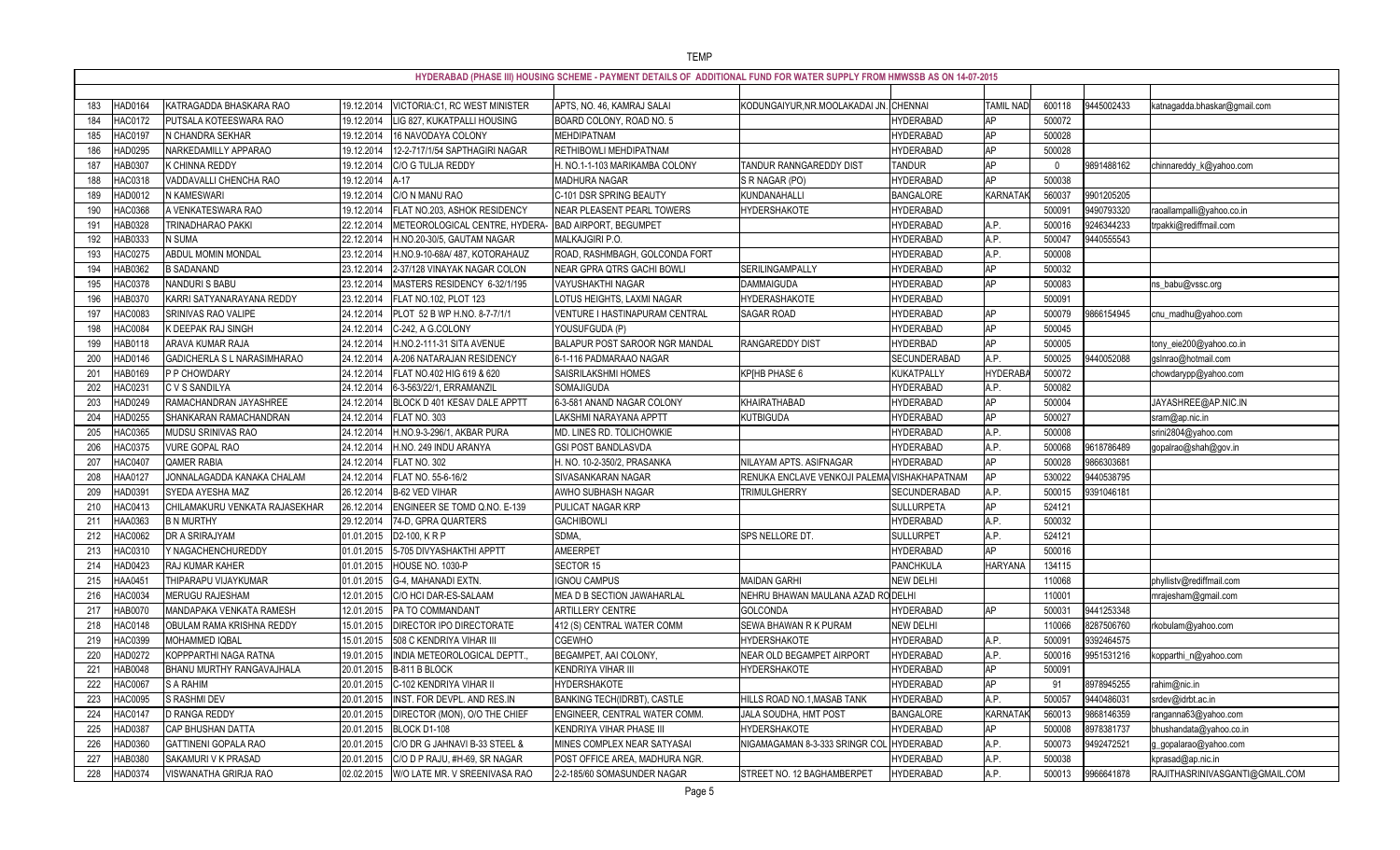|     |                |                                |                                   |                                           | HYDERABAD (PHASE III) HOUSING SCHEME - PAYMENT DETAILS OF ADDITIONAL FUND FOR WATER SUPPLY FROM HMWSSB AS ON 14-07-2015 |                                          |                      |                |          |            |                                 |
|-----|----------------|--------------------------------|-----------------------------------|-------------------------------------------|-------------------------------------------------------------------------------------------------------------------------|------------------------------------------|----------------------|----------------|----------|------------|---------------------------------|
| 229 | IAD0390        | <b>BRIG.PUPPALA RAJ KUMAR</b>  | 02.02.2015                        | FLAT NO. 402, - ADITYA WESTEND            | STREET NO. 3                                                                                                            | UMANAGAR, BEGUMPET                       | <b>HYDERABAD</b>     | A.P.           | 530016   | 944158408  | prkumar@hotmail.com             |
| 230 | HAC0133        | KOTTAPALLI GAUTAM RAJU         | 02.05.2015                        | PLOT NO. 6                                | <b>DANDAMUDI ENCLAVE</b>                                                                                                | PET BASHEERABAD                          | <b>HYDERABAD</b>     | <b>AP</b>      | 500055   | 9705550985 | qautamkraju@gmail.com           |
| 231 | AB0179         | SHAIK ABDUL SALEEM             | 01.06.2015                        | H.NO.16-2-738/1, FLAT NO. 102             | ANJANADARI APPARTMENTS,                                                                                                 | ASMANGADH, T.V. TOWER, MALAKPE           | <b>HYDERABAD</b>     | <b>AP</b>      | 500036   | 9440534079 | write2saleem@yahoo.com          |
| 232 | AD0203         | SHOBA RAMAKRISHNAN             | 01.06.2015                        | FLAT NO.B, SARASWATHY APPTS               | NO.2, LOZ AVENUE, MYLAPORE                                                                                              |                                          | <b>CHENNAI</b>       | M.             | 600004   | 9841360046 |                                 |
| 233 | AB0037         | PATCHA APPAJI RAO              | 01.07.2015                        | H. NO. 11-3-292/2                         | SRINIVAS NAGAR COLONY                                                                                                   |                                          | SECUNDERABAD         | <b>AP</b>      | 500003   |            | appajirao2000@yahoo.co.in       |
| 234 | AC0358         | <b>GONDESI SUDHEER REDDY</b>   | 01.07.2015                        | DOOR NO. 5-17-5 REDDYTHUNGALAM            | <b>NEAR RATIONSHOP</b>                                                                                                  |                                          | VISAKHAPATNAM        | <b>AP</b>      | 530012   | 2513762    |                                 |
| 235 | <b>IAB0400</b> | DEVENDER RAO PADIDALA          | 01.07.2015                        | FLAT NO. B-401                            | <b>KENDRIYA VIHAR III</b>                                                                                               | <b>HYDERSHAKOTE</b>                      | <b>HYDERABAD</b>     | <b>AP</b>      | 500091   | 9312961656 | rao_deva@rediffmail.com         |
| 236 | AD0149         | ARVIND SHUKLA                  | 01.07.2015                        | 30/37 SHEETAL KUNJ                        | FIRST FLOORSREE RAMA TEMPLE                                                                                             | ROAD EJIPURA ROAD EJIPURA ROADKORAMANGLA |                      | BANGALC        | 560095   |            |                                 |
| 237 | <b>IAD0078</b> | <b>KSSVPREDDY</b>              | 01.08.2015                        | FLAT A BLOCK 3                            | SANTHI SAGAR APPTT                                                                                                      | 2 RADHAKRISHNAN ROAD                     | VALSARAVAKKAM        | <b>CHENNA</b>  | 600087   |            | kalli1in2002@yahoo.com          |
| 238 | AB005          | KURMA VENKATA SATYANARAYANA    | 01.09.2015                        | MANIKANTA TOWERS, FLAT NO. 404            | RAGHAVACHARI ROAD, BH. BRINDAVAN                                                                                        | PARK, RR PET ELURU, WEST                 | <b>GODAVARI DIST</b> | A.P.           | 534002   | 9885430366 |                                 |
| 239 | <b>IAD0200</b> | <b>VOLETI MADHAVI</b>          | 02.09.2015                        | F1 2:2 SECTOR 6,                          | NERUL SEA VIEW CO OP HSG                                                                                                | SOCIETY, NERUL                           | <b>NAVI MUMBAI</b>   | <b>MAHARAS</b> | 400706   | 9324299348 | voletimadhavi@yahoo.co.in       |
| 240 | <b>IAA0337</b> | P VIDYA                        | 02.10.2015                        | Q.NO.32, EPF STAFF QUARTERS               | BRAHMANWADI, BEGUMPET                                                                                                   |                                          | <b>HYDERABAD</b>     | A.P.           | 500016   | 9849845139 | jhankarpavan@gmail.com          |
| 241 | AC0405         | CHODAVARAPU CHANDRA S RAO      | 02.10.2015                        | FLAT NO. 5                                | 1-11-251/5/5                                                                                                            | <b>VISHNU BHAVAN BEGUMPET</b>            | <b>HYDERABAD</b>     | <b>AP</b>      | 500016   | 984932391  | sekhar_197@rediffmail.com       |
| 242 | AB0415         | RANGINENI APPALARAJU           | 02.11.2015                        | QR NO. H9                                 | CCI TOWNSHIP. CCI TANDUR PO                                                                                             | KARNKOTE TANDUR                          | <b>TANDUR</b>        | <b>AP</b>      | 501158   |            |                                 |
| 243 | AC0347         | ADAPA JNANA REDDY              | 02.12.2015                        | 105 SAI SARADA ENCLAVE                    | ROAD NO. 12                                                                                                             | <b>BANJARA HILLS</b>                     | <b>HYDERABAD</b>     | AP             | 500034   |            |                                 |
|     |                |                                | 1/20/2015<br>eceipt<br>eturned    |                                           |                                                                                                                         |                                          |                      |                |          |            |                                 |
| 244 | HCA0003        | SISHTHA CHATTOPADHYAY          | indelevere                        | C/O S K CHATTOPADHYAY                     | FLAT NO. B-/80 KENDRIYA VIHAR                                                                                           | <b>VIP ROAD</b>                          | <b>KOLKATA</b>       | WB             | 700052   |            | 8886784038 SISHTA2010@GMAIL.COM |
| 245 | HAD0357        | REDDIVARI UMA                  | 13-02-2015                        | R UMA R RAJA REDDY RETD DY.               | REGISTRAR T B ROAD KALIKIRI                                                                                             |                                          | <b>CHITTOOR</b>      | <b>ANDHRAF</b> | $\Omega$ |            |                                 |
| 246 | AD0373         | GULLAPALLI MADHUSUDHANA RAO    | 21/01/2015                        | FLAT 307, BLOCK-E, LANDMARK               | RESIDENCY, MADHINAGUDA                                                                                                  |                                          | <b>HYDERABAD</b>     | A.P.           | 500050   |            | gullapallimadhu@yahoo.com       |
| 247 | HAB0212        | M P SANDHYA RANI               | 21/01/2015                        | H.NO.1-9-18-1/2                           | <b>RAMNAGAR</b>                                                                                                         |                                          | <b>HYDERABAD</b>     | A.P.           | 500020   |            |                                 |
|     |                |                                | 22/01/205<br>eceipt<br>returnec   |                                           |                                                                                                                         |                                          |                      |                |          |            |                                 |
| 248 | HAB0282        | TALLAVAJHULA V NARASIMHAM      | undelevered                       | FLAT NO.302, D.NO.44-7-9/13,              | VEERA TOWERS, PRASHANT NAGAR,                                                                                           | T C PALEM,                               | VISAKHAPATNAM        | A.P.           | 530016   | 9866149642 | narasimhamtv@yahoo.com          |
| 249 | HAB0069        | K S RAMA KRISHNA SASTRY        | 23/01/2015                        | 44-354 THIRUMBLA NAGAR (ZTC)              | <b>MAULA ALI</b>                                                                                                        |                                          | <b>HYDERABAD</b>     | <b>AP</b>      | 550040   | 9849209670 | sankaram2002@yahoo.com          |
| 250 | AD0279         | YENISETTI SARAT CHANDRA        | 24/02/2015                        | 12-2-725/10                               | P&T COLONY, RETHI BOWLI                                                                                                 |                                          | <b>HYDERABAD</b>     | A.P.           | 500028   |            | yenisets@yahoo.co.in            |
| 251 | IAD001         | J S VENKATESWARLU              | 24/02/2015                        | FLAT NO.103, ANJAMMA KALPATARU            | RESIDENCY, GAUTAMI NAGAR,                                                                                               | VANASTALIPURAM                           | <b>HYDERABAD</b>     | A.P            | 500070   | 9868301530 | vgosyula@imf.org                |
| 252 | AC0092         | JASBIR SINGH BINDRA            | 24/02/2015                        | PLOT NO.126, SECTOR - 8 C                 | <b>NEAR CHURCH</b>                                                                                                      |                                          | <b>GANDHINAGAR</b>   | <b>GUJARA</b>  | 382008   | 9825185188 |                                 |
| 253 | HAD0144        | K V RAVICHANDRA                | 24/02/2015                        | F 163-6                                   | STATE BANK OF INDIA OFFICERS                                                                                            | FLATS, RAJOURI GARDEN                    | <b>NEW DELHI</b>     |                | 110027   | 9871395530 | ravi_viji@yahoo.com             |
| 254 | HAD0252        | <b>GONAVARAM BABITA RAYUDU</b> |                                   | 29/01/2015 C/O LT.COL. (DR.) G B S RAYUDU | 28-B, SECTOR B                                                                                                          | AWHO COLONY, GAUTAM ENCLAVE SECUNDERABAD |                      | A.P.           |          | 9819244535 | babitar@sebi.gov.in             |
| 255 | HAB0134        | PADMAVATHY SUNKARA             | 29/01/2015                        | C-56 AG STAFF QUARTERS                    | <b>YOUSUFGUDA</b>                                                                                                       |                                          | <b>HYDERABAD</b>     | A.P.           | $\Omega$ |            |                                 |
| 256 | HAB0135        | SADHANA PATHAK                 | 29/01/2015                        | SR. ACCT PAO I SECTION                    | GROUND FLOOR O/O ACCT GEN A &E                                                                                          | SAIFABAD                                 | <b>HYDERABAD</b>     | A.P.           | 500004   |            |                                 |
| 257 | HAB0216        | MUHAMMED.T                     | 29/01/2015                        | C/O N S S REDDY                           | BLOCK NO 5, F NO 8                                                                                                      | KENDRIYA VIHAR,                          | <b>MAYURINAGAR</b>   | <b>HYDERAB</b> | 500049   | 9891949108 |                                 |
| 258 | HAC0052        | ARVAPALLI VENKATA SUBRAHMANYAM | 29/01/2015<br>receipt<br>returned | undelevered FLAT NO. 305, SAI KAPIL RESI. | OPP. GOVT. HEALTH CENTER                                                                                                | PLOT NO. 52 & 44, RAJEEV NGR             | <b>HYDERABAD</b>     | AP             | 500045   | 9885246363 | avnkkishore@yahoo.co.in         |
| 259 | HAD0054        | P. V. S. S. R. SARMA           |                                   | 30/01/2015 FLAT NO. 3, D.NO. 301          | SAIDEEP HIGHGROVE, ABBHAIREDDY                                                                                          | LAYOUR, KAGGADASAPURA,                   | <b>BENGALURU</b>     | KARNATAK       | 560093   |            |                                 |
| 260 | <b>IAC0171</b> | KAKARLAPUDI NAGALAKSHMI        | 30/01/2015                        | C/O L V RAMA RAJU                         | NO. 1651, MIG BHEL COLONY                                                                                               | R C PURAM                                | <b>HYDERABAD</b>     | A.P.           | $\Omega$ | 9848181018 |                                 |
| 261 |                |                                |                                   |                                           |                                                                                                                         |                                          |                      |                |          |            |                                 |
| 262 | HAD0292        | R RAJIV RAMAN                  |                                   | 04.01.2015   M-37, GREATER KAILASH,       | PART II                                                                                                                 |                                          | <b>NEW DELHI</b>     |                | 110048   |            |                                 |
| 263 | HAD0136        | RAMATHOTI KANAKADRI            |                                   | 04.06.2015 D NO. 9/253                    | SRIRAM NAGAR KODUR                                                                                                      | KADAPA DISTT.                            |                      | A.P.           | 516101   |            |                                 |
| 264 | HAD0459        | A RAJAGOPAL                    |                                   | 20-03-2015 3 49 161 PLOT 31               | <b>JANAKI NAGAR</b>                                                                                                     | <b>OLD ALWAL</b>                         | SECUNDERABAD         | <b>AP</b>      | 500010   |            |                                 |
| 265 | <b>HAD0208</b> | ALLU VENKATA NAIDU             |                                   | 25-03-2015 H. NO. 8-1-301/91, GROUND FLOR | <b>LAXMI NAGAR</b>                                                                                                      | SHAIKPET NALA                            | <b>HYDERABAD</b>     | A.P.           | 500008   | 9966670796 | naiduav@rediffmail.com          |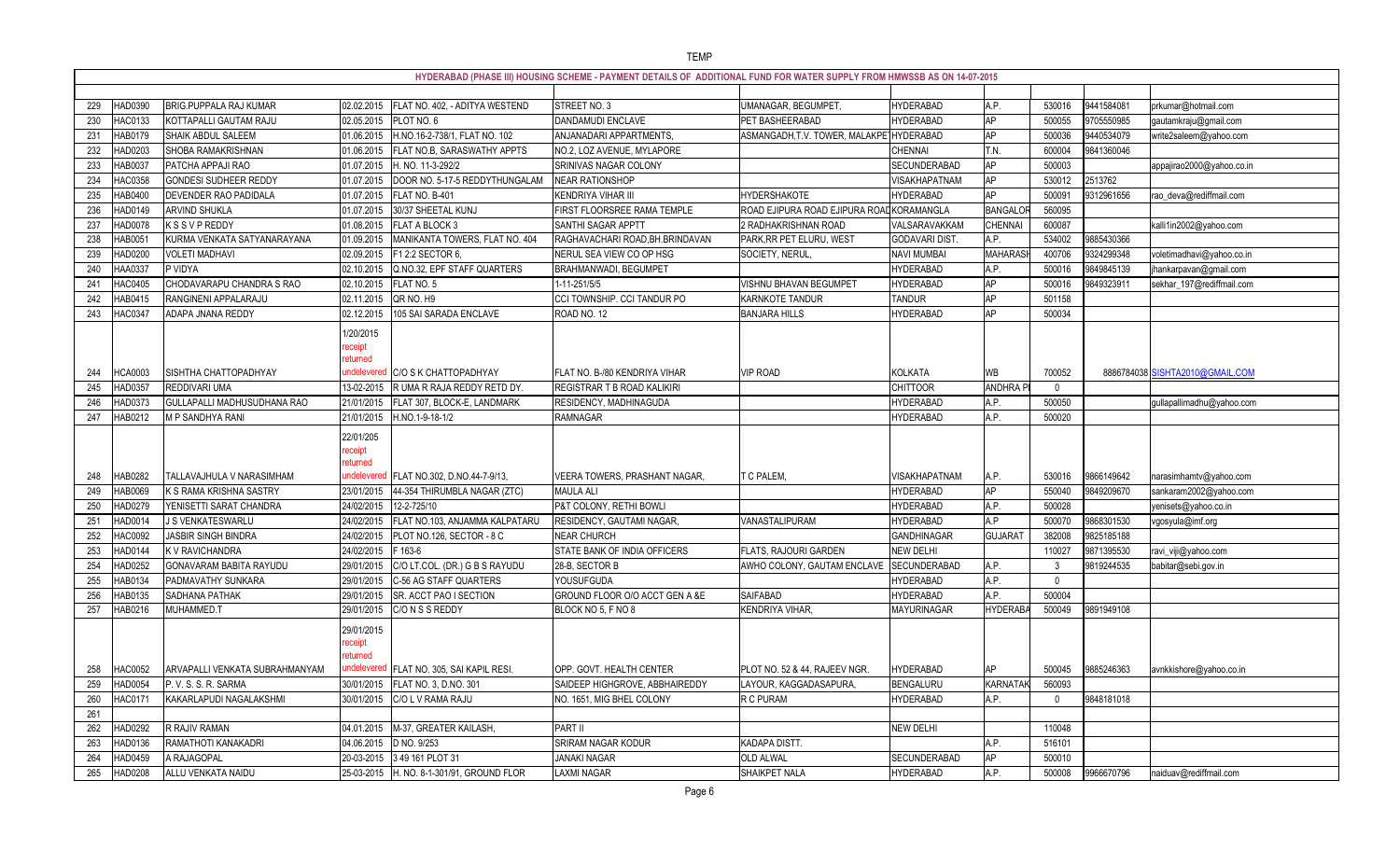|                       |                                |                                                     | HYDERABAD (PHASE III) HOUSING SCHEME - PAYMENT DETAILS OF ADDITIONAL FUND FOR WATER SUPPLY FROM HMWSSB AS ON 14-07-2015 |                                           |                     |                |        |                          |                              |
|-----------------------|--------------------------------|-----------------------------------------------------|-------------------------------------------------------------------------------------------------------------------------|-------------------------------------------|---------------------|----------------|--------|--------------------------|------------------------------|
| HAD0207               | ALLU SRINIVAS NAIDU            | 25-03-2015<br>E-104 WINDLASS RESIDENCY              |                                                                                                                         | <b>HOSPITAL DALANWALA</b>                 | <b>DEHRADUN</b>     | UTTRAKH.       | 248001 | 9410391681               |                              |
| 266<br>HAB022         | K LEELAVATHI                   | FLAT NO. F-1, R.S. PLAZA                            | 11 CURZON ROAD NR CORONATION                                                                                            | RAMANTHAPUR                               | <b>HYDERABAD</b>    |                | 500013 |                          | naiduav@rediffmail.com       |
| 267<br>268<br>HAB0369 | DOMMALAPATI SIVANNA            | 27-03-2015<br>27-03-2015<br>KENDRIYA VIDYALAYA NO.1 | <b>RAM SHANKAR NAGAR</b><br>GOLCONDA, LANGER HOUSE                                                                      |                                           | <b>HYDERABAD</b>    | A.P.<br>A.P.   | 500008 | 9350078853<br>9440539937 | ks_epfo@rediffmail.com       |
| 269<br>HAD0087        | YALAVARTHI NIRMALA             | C/O DR. Y PRAMEELA DEVI<br>17-04-2015               | 402 SREYAS APARTMENTS                                                                                                   | SINDHI COLONY PRENDERGHAST RUSECUNDERABAD |                     | <b>HYDERAB</b> | 500003 | 9871876785               |                              |
|                       |                                |                                                     |                                                                                                                         |                                           |                     |                |        |                          | nyalavarthi@yahoo.com        |
| HAB0114<br>270        | <b>GUTLA APPANNA</b>           | 17-04-2015<br>E-128, PULICAT NAGAR                  | <b>KR PALEM, SULLURPET</b>                                                                                              |                                           |                     | A.P.           | 524121 |                          | appanna_g@rediffmail.com     |
| HAD0244<br>271        | SAPPARAPU SRIDHAR              | 17-04-2015<br>ITS DIR, TEC 503, SWARNA PALACE       | SRINAGAR COLONY                                                                                                         |                                           | <b>HYDERABAD</b>    |                | 520073 |                          | jddgof@bsnl.in               |
| 272<br>HAD0246        | MADHAVI KRISHNAMOORTHY         | 17-04-2015<br>H. NO. 8-2-269-N/27MCH394             | <b>VIVEKANANDA ENCLAVE</b>                                                                                              | ROAD NO. 3 BANJARA HILLS                  | <b>HYDERABAD</b>    | <b>AP</b>      | $\cap$ |                          |                              |
| HAB0340<br>273        | JITENDER KUMAR BHATNAGAR-C1731 | GAUR GREEN VISTA, 1312-B,<br>17-04-2015             | BLOCK-A, 13TH FLOOR,                                                                                                    | INDIRAPURAM, NYAYKHAND-I                  | <b>GHAZIABAD</b>    | UP             | 201001 | 9999405696               | (CNB1731)                    |
| 274<br>HAD0026        | VARANASI S RAMA CHANDRAMURTHY  | 20-0-2015<br>220-BLOCK 2, LIFT NO. B-1              | MANSAROVAR HEIGHTS - II                                                                                                 | MANOVIKAS NAGAR, TRIMULAGERY              | SECUNDERABAD        |                | 500009 | 9892999766               | srivaranasi@yahoo.com        |
| AC026<br>275          | SREELATHA ATLURI               | 20-04-2015<br>48-18-5/2A BEHIND NAVATA              | TRANSPORT, OPP SIDDHARTHA                                                                                               | MEDICAL COLLEGE, NAGARJUNA NG VIJAYAWADA  |                     | AP             | 520008 | 9848262345               |                              |
| HAC0120<br>276        | C RAVINDRANATH                 | <b>T-2 GAYATHRI RESIDENCY</b><br>21-04-2015         | <b>GAYATHRI NAGAR</b>                                                                                                   | KOTAPOLURU ROAD                           | <b>SULLURUPETA</b>  | <b>AP</b>      | 524121 | 9441485723               | LIBSHAR@GMAIL.COM            |
| HAB0416<br>277        | MOHMMAED GHOUSE                | 05.05.2015<br>H.NO. 8-3-169/81                      | GANGA NAGAR, NEAR SRI RAM NAGAR                                                                                         | YOUSUF GUDA                               | <b>HYDERABAD</b>    | AP             |        | 9441065780               |                              |
| 278<br><b>IAC0287</b> | <b>DAHAGAM SATYAPRAKASH</b>    | QTR.NO.C-2, TELEPHONE QTRS.<br>05.11.2015           | TELEPHONE EXCHANGE, JYOTHINGR.                                                                                          | <b>NTPC, KARIMNAGAR DISTRICT</b>          |                     | A.P.           | 505215 | 9440684888               |                              |
| <b>HAC0359</b><br>279 | CHINTAMAN SATYAVATHI BAI       | 5-12-218/1, PLOT NO. 130<br>05.11.2015              | MANGAPURAM COLONY, MOULALI                                                                                              | <b>HOUSING BOARD</b>                      | SECUNDERABAD        | A.P.           | 500040 |                          |                              |
| HAD0073<br>280        | PILLI SUDHIR KUMAR             | 22-04-2015<br>TOWER -9 FLAT A-6                     | <b>NEW MOTIBAGH</b>                                                                                                     |                                           | <b>NEW DELHI</b>    |                | 110021 | 9868117716               | sudhirpilli@hotmail.com      |
| 281<br>IAD0264        | SQ LDR. B VIJAY KUMAR REDDY    | FLAT NO. 508, C-BLOCK<br>27/04/2015                 | PASHA COURT, 680 GREENLANDS                                                                                             | ROAD, PUNJAGUTTA                          | <b>HYDERABAD</b>    | <b>AP</b>      | 500082 |                          | bvreds862@yahoo.com          |
| HAC0293<br>282        | KANDALAM JANAKIRAMACHARY       | 3-9-43 SARADA NAGAR<br>30-04-2015                   | ADRM HOSPITAL ROAD                                                                                                      | RAMANTHPUR                                | <b>HYDERABAD</b>    | АP             | 500013 | 9849123304               |                              |
| <b>IAC0454</b><br>283 | JOHN PETER                     | 29-05-2015<br>FLAT NO. 03 SARVARI MANZIL            | AC GUARDS NR REHMANIA SCHOOL                                                                                            | KHARTABAD                                 | <b>HYDERABAD</b>    | AP             | 500004 |                          | 9848621819 peterap.nic.in    |
| HAD0286<br>284        | <b>KALLURI V K SASTRY</b>      | 29-05-2015<br>4 H ADVAITA                           | 25 TO 28 MURUGESAN STREET                                                                                               | KODAMBAKKAM                               | <b>CHENNAI</b>      | T.N.           | 600024 |                          | kvkrishna@sebi.gov.in        |
| 285<br>HAB0296        | NIKKU SATYAVATI                | C/O D THATHA RAO, CHINNA ST.<br>29-05-2015          | <b>BUDITHI (POST &amp; VILL)</b>                                                                                        | SRIKAKULAM (DISTT)                        |                     | A.P.           | 532427 | 9885578764               |                              |
| 286<br>HAD0513        | LT COL AMARJIT SINGH           | 29-05-2015<br>G-225, VED VIHAR                      | AWHO COLONY                                                                                                             |                                           | SECUNDERABAD        | A.P.           | 500015 | 9866070447               | amardarshan@rediffmail.com   |
| HAB0284<br>287        | R LAKSHMI                      | 06.01.2015<br>PLOT NO.75, SBI COLONY                | NEWBAKARAM, GANDHI NAGAR                                                                                                |                                           | <b>HYDERABAD</b>    | A.P.           | 500080 | 9441496608               | lakshmi_raghu@hotmail.com    |
| 288<br><b>IAB0335</b> | PUSALA DHANAMJAYA RAO          | DEBTS RECOVERY TRIBUNAL, M/O<br>06.01.2015          | FIN., BANKING DIVN, 3RD FL, IS-                                                                                         | NAR, KHAZANA TOWERS, 2ND LINE             | <b>DWARKA NAGAR</b> | VIS., A.P.     | 530016 | 9848135373               |                              |
| 289<br>HAC0137        | A VISWANADHA NAIDU             | FLAT NO. 3 A GROUND FLOOR<br>06.01.2015             | KOTHARI KEERTI COMPLEX                                                                                                  | ANNA STREET THIRUVANMIYUR                 | <b>CHENNAI</b>      |                | 600041 | 9962010939               | cisfsz@tn.nic.in             |
| 290<br><b>IAC0396</b> | N S SATHYA SAI BA BA           | B-1149, NGO'S COLONY,<br>06.01.2015                 | <b>VANASTHALI PURAM</b>                                                                                                 |                                           | <b>HYDERABAD</b>    | A.P.           | 500070 | 9885366603               | s3baba@apsu.ap.nic.in        |
| 291<br>HAD0028        | <b>BHARATULA VASANTA</b>       | 06.01.2015<br>FLAT NO. 6                            | DOCTORS' SOCIETY                                                                                                        | PLOT NO.C-4, VASUNDHARA ENCLAVI DELHI     |                     |                | 110096 |                          | vasanta@mit.gov.in           |
| HAD0283<br>292        | VANKAYALA JANARDHANA CHETTY    | 06.01.2015<br>B-87, OMNAGAR                         |                                                                                                                         |                                           | <b>HYDERABAD</b>    | A.P.           | 500008 |                          | vjchetty@rediffmail.com      |
| HAD0315<br>293        | ANNALURU V M SAIRAM            | <b>BLDG. NO.0901</b><br>06.01.2015                  | DCGSI, RCI                                                                                                              | <b>VIGNYANA KANCHA</b>                    | <b>HYDERABAD</b>    | A.P.           | 500069 | 9440986386               | annaluru@rediffmail.com      |
| AD034<br>294          | MASOOD ALAM SIDDIQU            | FLAT NO 501 (H.NO.8-1-523/121<br>06.01.2015         | BAFINA MASION L/O GATE NO.                                                                                              | BRINDAWAN COLONY TOWLI CHOKI              | <b>HYDERABAD</b>    | <b>AP</b>      | 500008 | 9449900460               | masood_a_siddiqi@hotmail.com |
| HAB0334<br>295        | POPURI KOTESWARARAO            | 04.01.2015<br>G2, SHIVAS CASTLE                     | MIG:353&412, PHASE I&II                                                                                                 | <b>KPHB COLONY</b>                        | HYDERABAD           | A.P.           | 500072 | 9949098871               |                              |
| <b>HAD0082</b>        | TAMVADA SIVA PRASADA RAO       | 22-06-2015 B1/502, PWO HOUSING COMPLEX              | SECTOR 43,                                                                                                              |                                           | <b>GURGAON</b>      | <b>HARYANA</b> | 122002 | 9811558548               |                              |
| 297<br><b>HAD0170</b> | TAMVADA RAJESWARA RAO          | 22-06-2015 D.NO. 54-16-6                            | 9 SRD SURYA APTS.                                                                                                       | SEETHAMMADHARA JN                         | VISHAKHAPATNAM      | A.P.           | 530013 |                          | trrao27@yahoo.com            |
| <b>HAC0044</b><br>298 | SURYAPRAKASARAO YADLAPATI      | 17-06-2015 101 SUBHADRA RESIDENCY                   | <b>BAPUJI COLONY</b>                                                                                                    |                                           | <b>SULLURUPETA</b>  | AP             | 524121 |                          |                              |
| 299                   | HAD0071  MUKKAMALA RAVI KIRAN  | 26-06-2015 S/O M S SIVA RAMA PRASAD                 | PLOT NO. 29                                                                                                             | <b>BALAJI COLONY JILLELAGUDA</b>          | HYDERABAD           | AP             | 500079 |                          |                              |
| 300<br>HAB0101        | <b>TATI SREENIVAS</b>          | 07.07.2015 QTR. NO.3783, TYPE-III,                  | ORDNANCE FACTORY ESTATE, POST                                                                                           | YEDDUMAILARAM DIST MEDAK                  |                     | A.P.           | 502205 | 9866752437               |                              |
| 301<br>HAD0409        | VIJAYAKUMAR CHICKLINGE         | $ 07.07.2015 $ H. NO. 6-8-26/1 (OLD)                | <b>NEAR RAM MANDIR</b>                                                                                                  | <b>BIDAR</b>                              | <b>BIDAR</b>        | <b>KARNATA</b> | 585401 | 9448715703               |                              |
| <b>HAB0145</b><br>302 | ADDANKI SRINIVASA RAO          | 13-07-2015 E-32/10 DRDO LAB QTRS                    | KANCHANBAGH                                                                                                             |                                           | <b>HYDERABAD</b>    | AP             | 500058 |                          | saiabhiram@yahoo.co.in       |
|                       | <b>DEFAULTERS</b>              |                                                     |                                                                                                                         |                                           |                     |                |        |                          |                              |
|                       |                                |                                                     |                                                                                                                         |                                           |                     |                |        |                          |                              |
|                       |                                |                                                     |                                                                                                                         |                                           |                     |                |        |                          |                              |
|                       |                                |                                                     |                                                                                                                         |                                           |                     |                |        |                          |                              |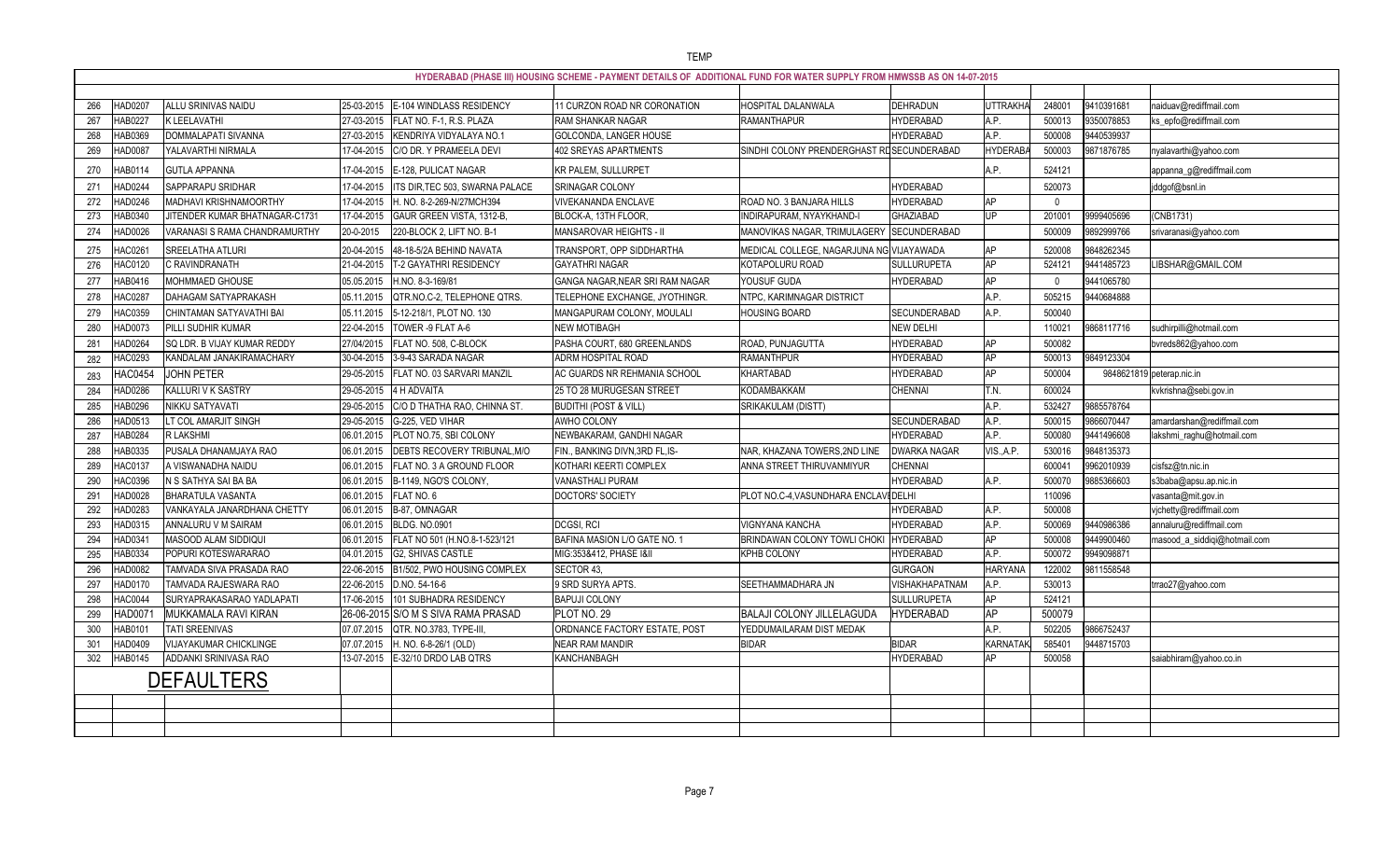|          |                   |                                               |                                                            |                                                          | HYDERABAD (PHASE III) HOUSING SCHEME - PAYMENT DETAILS OF ADDITIONAL FUND FOR WATER SUPPLY FROM HMWSSB AS ON 14-07-2015 |                                               |                      |                |                  |            |                                 |
|----------|-------------------|-----------------------------------------------|------------------------------------------------------------|----------------------------------------------------------|-------------------------------------------------------------------------------------------------------------------------|-----------------------------------------------|----------------------|----------------|------------------|------------|---------------------------------|
|          | <b>HAB0228</b>    | PADMAJA VENKATESH                             | <b>REF</b><br><b>MISMATCH</b><br>: UNDER<br><b>PROCESS</b> | C/O SHRI K.SRINIVAS, FLAT NO.1                           | R.S.PLAZA, RAM SHANKAR NAGAR                                                                                            | RAMANTHAPURAM                                 | <b>HYDERABAD</b>     | A.P.           | 500013           | 9350078853 | ravu.r.venkatesh@ind.depont.com |
| -2       | HAA0198           | KALAVATHI MURARI                              |                                                            | FLAT NO.3/GROUND FLOOR                                   | SUJATA APARTMENTS 6-1-138                                                                                               | WALKER TOWN, PADMARAO NAGAR SECUNDERABAD      |                      | AP             | 500025           |            |                                 |
|          | HAA023            | <b>JASBIR SINGH BINDRA</b>                    |                                                            | C-5A/275                                                 | JANAKPURI                                                                                                               |                                               | <b>NEW DELHI</b>     |                | 110058           |            |                                 |
|          | HAA0303           | <b>G BALA GANGADHAR</b>                       |                                                            | T-IV 27 SECTOR 25                                        | PUBJAB UNIVERSITY                                                                                                       |                                               | CHANDIGARH           |                | $\Omega$         |            |                                 |
|          | HAA0326           | SYED GHOUSUNNISA                              |                                                            | H.NO.3/1369                                              | <b>SIONPURAM</b>                                                                                                        |                                               | <b>KADAPA</b>        | A.P.           | 516001           | 9866443869 |                                 |
|          | HAA0332           | KAJA SARALADEVI                               |                                                            | DOOR NO. 23-14-14, 2ND FLOOR                             | ANNAPURNA NILAYAM GADIYARAM                                                                                             | VARI STREET, S N PURAM                        | VIJAYAWADA           | A.P.           | 520011           | 9676404855 | nagarajukaja1@gmail.com         |
|          | HAA0428           | <b>G RAMAN RAO</b>                            |                                                            | PLOT <sub>91</sub>                                       | P&T COLONY TRIMULGHERRY                                                                                                 |                                               | SECUNDERABAD         | A.P.           | 500015           | 9440155504 |                                 |
|          | HAB0003           | DAMODARAM RANGANNA                            |                                                            | FLAT NO. 301 KENDRIYA VIHAR III                          | HYDERSHAKOTE                                                                                                            |                                               | <b>HYDERABAD</b>     | <b>AP</b>      | 500008           | 55992070   |                                 |
|          | HAB0024           | K MAHABUB ALI                                 |                                                            | NISA CISF QTR NO. 22                                     | TYPE 3 BLOCK A                                                                                                          | <b>POST HAKIMPET</b>                          | <b>HYDERABAD</b>     | AP             | 500078           |            | habeeb_987@rediffmail.com       |
| 10       | HAB0123           | BIKKINA VEERA V S N PRASAD RAO                |                                                            | <b>ENGINEER - SF - ISRO</b>                              | E-120-KRP-PULLICAT NAGAR                                                                                                |                                               | <b>SULLURPETA</b>    | AP             | 524121           |            | bvvsn@shar.gob.in               |
|          | HAB0177           | J VENUGOPAL                                   |                                                            | <b>FACULTY MEMBER (DM)</b>                               | LIC SALES TRG CENTRE                                                                                                    | KARAKAMBADI ROAD MANGALAM BP TIRUPATHI        |                      | TN             | 517507           | 9440210660 | .venugopal@licindia.com         |
| 12       | <b>IAB0245</b>    | YAGNANARAYANA MADIRAJU                        |                                                            | T.C:6/842                                                | ARAPURA ROAD, VATTIYOOR KAVU                                                                                            | THIRUVANANTHAPURAM                            |                      | <b>KERALA</b>  | 695013           |            |                                 |
| 13       | <b>IAB0268</b>    | MEDIPELLI JANARDHAN REDDY                     |                                                            | 877, POCKET 3, SECTOR 19                                 | <b>DWARKA</b>                                                                                                           |                                               | <b>NEW DELHI</b>     | <b>DELHI</b>   | 110075           |            |                                 |
| 14       | <b>IAB0319</b>    | THOPIREDDY MANI MOHAN REDDY                   |                                                            | ASST. ENFR. OFFICER, D/O ENFR.                           | FOREIGN EXCH. MGMT. ACT 1999                                                                                            | <b>III FLR, SHAKAR BHWAN,</b>                 | <b>BASHER BAGH</b>   | <b>HYDERAB</b> | 500004           |            | tmmreddy@rediffmail.com         |
| 15       | <b>IAB0320</b>    | M MOSES ASHOK NANDA                           |                                                            | 3-18-49                                                  | PRAGATI NAGAR                                                                                                           | RAMANTAPUR                                    | <b>HYDERABAD</b>     | AP             | 500013           | 9949246426 | mosesnanda@yahoo.co.in          |
| 16       | IAB032            | <b>BILLAPATI VEERAREDDY</b>                   |                                                            | QTR NO. 22144                                            | ORDNANCE FACTORY YEDDUMAILARAM                                                                                          | POST YEDDUMAILARAM                            | <b>DIST MEDAK</b>    | <b>AP</b>      | 502205           | 9441205251 |                                 |
|          | HAB0322           | MOOSAPETA DURGA                               |                                                            | W/O G PARVATHALU                                         | QRT. NO. IC-197,                                                                                                        | ERRAMANJIL COLONY, SOMAJIGUDA HYDERABAD       |                      | AP             | 500082           | 9247800636 |                                 |
| 18       | HAB0364           | VADLA DURGAIAH                                |                                                            | QTR NO.2075, TYPE-II                                     | ORDNANCE FACTORY ESTATE                                                                                                 | YEDDUMAILARAM DIST, MEDAK                     |                      | A.P.           | 502205           |            |                                 |
| 19       | HAB037            | TUDUMU MAHESH                                 |                                                            | 9-147, SANJAY GANDHI NAGAR,                              | SHAPOOR NAGAR, JEEDIMETLA                                                                                               |                                               | <b>HYDERABAD</b>     | A.P.           | 500055           | 9391103157 |                                 |
| 20       | HAB0410           | CH. SUDHAKAR CHAVALA                          |                                                            | C/O MENDI NAGESWARA RAO, PLOT                            | NO. 105, H.NO.6-1-21, SAIRAM NGR                                                                                        | COLONY, BANDLAGUDA JAGIR(V)                   | <b>GOLCONDA POST</b> | <b>HYDERAB</b> | 500008           |            |                                 |
| -21      | HAB0469           | JAGAN MOHAN RAO TATA                          |                                                            | 12-2-826/A/5, LIC COLONY                                 | <b>MEHDIPATNAM</b>                                                                                                      |                                               | <b>HYDERABAD</b>     | AP             | 500008           |            |                                 |
| 22       | HAB0472           | SYED GHOUSE PEER                              |                                                            | QRT. NO. C91                                             | A G STAFF QUARTERS                                                                                                      | YOUSUFGUDA POST                               | <b>HYDERABAD</b>     | AP             | 500045           |            |                                 |
| 23       | HAC001            | <b>G SAROJA</b>                               |                                                            | G SAROJA, (W/O LATE G.ADISESHU                           | C/O LATE G BABU RAO, DIPAKAYALA                                                                                         | (POST), KOYYALAGUDEM (MANDAL)                 | <b>WEST GODAVARI</b> | <b>ANDHRA</b>  | 534314           |            |                                 |
| 24       | <b>IAC0030</b>    | GURRALA RAGHUNADHA REDDY                      |                                                            | <b>ASSISTANT PROFESSOR,</b>                              | <b>D/O AGRICULTURAL ECONOMICS</b>                                                                                       | AGRICULTURAL COLLEGE, GUNTUR L BAPATLA        |                      | A.P.           | 522101           | 9848321232 | raghunadha_reddy@rediffmail.com |
| 25       | <b>IAC0099</b>    | N VENKATESWARARAO                             |                                                            | PLOT NO. 136                                             | MYTHRI NAGAR PH I                                                                                                       | MADINAGUDA                                    | <b>HYDERABAD</b>     | A.P.           | 500050           |            |                                 |
| 26       | HAC0112           | KALAKUNTLA SHREEDHAR RAO                      |                                                            | QR. NO. E-29, ISRO STAFF QRT.                            | PALLITHURA, ST. XAVIER'S                                                                                                | COLLEGE PO,                                   | THIRVANTHPURAM       | <b>KERALA</b>  | 695582           | 9447891032 | shreedhar_rao@vssc.gov.in       |
|          | HAC0167           | SATYANARAYANA SIGHAKOLLI                      |                                                            | <b>HEAD</b>                                              | <b>RFAFD VSSC ISRO</b>                                                                                                  |                                               | <b>TRIVANDRUM</b>    | <b>KERALA</b>  | 695022           |            | s_satyanarayana@ussc.org        |
| 28       | <b>HAC0173</b>    | KUNDURU V V CHARYULU                          |                                                            | 4-53 MATRU CHAYA PENNADA                                 | PALACODERU MANDAL DIST.                                                                                                 | <b>WEST GODAVARI</b>                          | PENNADA              | AP             | 534243           |            |                                 |
| 29       | HAC0181           | KANDARPA SURYANARAYANA MOORTHY                |                                                            | 9-1-364/B/43,                                            | GANDHINAGAR, OPP BAPUGHAT                                                                                               | LANGAR HOUSE                                  | <b>HYDERABAD</b>     | A.P.           | 500008           |            |                                 |
| 30       | HAC0209           | S V RAGHAVA RAO                               |                                                            | A-203 JALVAYU TOWER                                      | <b>BEHIND AGA PUBLICATION LOWER</b>                                                                                     | TANK BUND ROAD NR INDIRA PARK                 | <b>HYDERABAD</b>     | AP             | 500082           | 9908864963 | raocgwb@yahoo.com               |
| 31       | HAC0214           | KRISHAN KUMAR MARWAHA                         |                                                            | 17, DDA SFS FLATS                                        | <b>ASHOK VIHAR, PHASE-IV</b>                                                                                            |                                               | <b>DELHI</b>         | DELHI          | 110052           | 9849130190 | kkmarwaha@indiatimes.com        |
| 32<br>33 | <b>HAC0218</b>    | ARVIND KUMAR VERMA<br>THATIPARTHI MOHAN REDDY |                                                            | JG 2, 711A, VIKASPURI<br><b>VILL NO. 160</b>             | MAPLE TOWN SUNCITY                                                                                                      | <b>HYDERSHAKOTE BANDLAGUDA JAGI HYDERABAD</b> | <b>NEW DELHI</b>     | DELHI<br>AP    | 110018<br>500008 | 9440204945 | arvind29verma@yahoo.com         |
| 34       | <b>HAC0265</b>    | <b>GANGISETTY SURYA KUMARI</b>                |                                                            |                                                          | 15-5-23A BEHIND GIRLS HIGH                                                                                              | SCHOOL KOVVUR E G DIST                        |                      | <b>AP</b>      |                  | 9642115531 |                                 |
|          | HAC026            |                                               |                                                            | C/O S V SATYA NARAYANA                                   |                                                                                                                         |                                               | <b>SECUNDERABAD</b>  |                | 500072<br>500009 |            |                                 |
| 35<br>36 | HAC028<br>HAC0304 | R GOPALA KRISHNA RAO<br>SRIRAMA MURTHY KALAGA |                                                            | A VIJAYALAKSHMI, PLOT NO 39<br>10/3 RT MIGH GROUND FLOOR | BHEL ENCLAVE, MANOVIKAS NAGAR<br>ADJ FOOT BALL GROUND                                                                   | <b>POST</b><br>OPP VN COLONY PO, VIJAYNAGAR   | <b>HYDERABAD</b>     | A.P.<br>AP     | 500057           |            | gopalkrao_ips@yahoo.co.in       |
| 37       | HAC0308           | RANA PARTAB SONI                              |                                                            | H NO. 3879                                               | SECTOR 32D                                                                                                              |                                               | CHANDIGARH           |                | 160030           |            |                                 |
| 38       | HAC031            | CHETLAPALLI S R KRISHNA RAO                   |                                                            | PLOT NO.18, RADIO COLONY                                 | <b>NEAR ITI</b>                                                                                                         | VIJAYAWADA                                    |                      | A.P.           | 520008           |            |                                 |
| 39       | <b>HAC0355</b>    | ANAND KR.JAIN                                 |                                                            | 473, SARASWATI VIHAR,                                    | HOUSING BOARD COLONY,                                                                                                   | <b>CHAKARPUR</b>                              | <b>GURGAON</b>       | <b>HARYANA</b> | 122001           |            | jain_sanjay@yahoo.co.uk         |
| 40       | HAC0403           | NERUSUPALLI KRISHNAREDDY                      |                                                            | 102 SAI SURYA ARCADE                                     | 12-13-831 GOKUL NAGAR                                                                                                   |                                               | <b>HYDERABAD</b>     | AP             | 500017           | 9949342999 | npkrishnareddy@gmail.com        |
| 41       | HAC041            | MLSV PRASADA RAO                              |                                                            | PLOT NO. 45 4TH LANE                                     | SHIRIDI SAI NAGAR                                                                                                       | HASTHINAPURAM CENTRAL SAGAR IHYDERABAD        |                      | AP             | 500070           | 9866535667 |                                 |
| 42       | <b>HAC0429</b>    | <b>GOVIND</b>                                 |                                                            | DEPARTMENT OF INFORMATION                                | TECHNOLOGY, GOVT. OF INDIA                                                                                              | 6, CGO COMPLEX, LODHI ROAD                    | <b>NEW DELHI</b>     |                | 110003           | 9811484075 | govind@mit.gov.in               |
|          |                   |                                               |                                                            |                                                          |                                                                                                                         |                                               |                      |                |                  |            |                                 |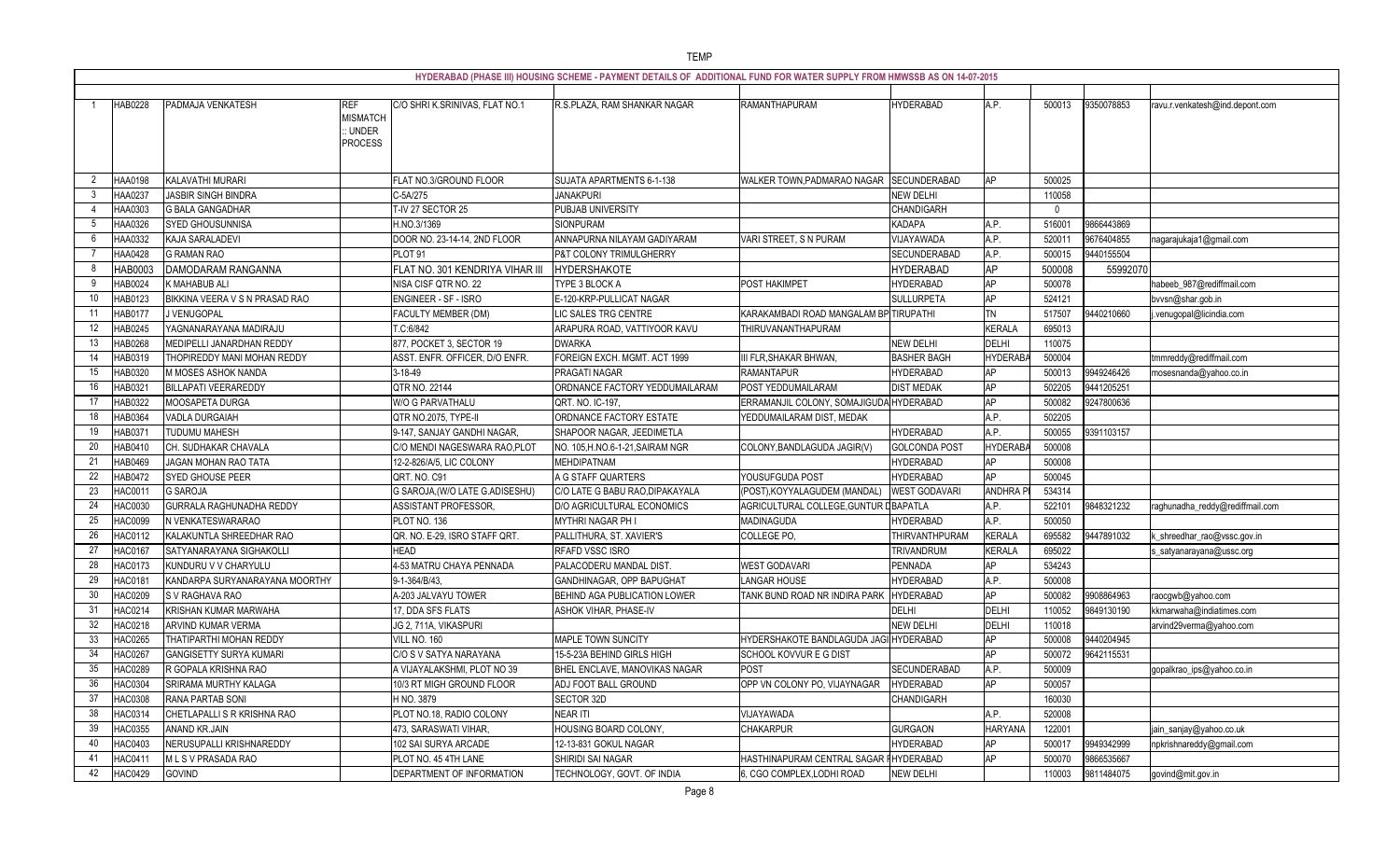|     | HYDERABAD (PHASE III) HOUSING SCHEME - PAYMENT DETAILS OF ADDITIONAL FUND FOR WATER SUPPLY FROM HMWSSB AS ON 14-07-2015 |                               |                                   |                                 |                                         |                     |                |          |            |                             |
|-----|-------------------------------------------------------------------------------------------------------------------------|-------------------------------|-----------------------------------|---------------------------------|-----------------------------------------|---------------------|----------------|----------|------------|-----------------------------|
|     |                                                                                                                         |                               |                                   |                                 |                                         |                     |                |          |            |                             |
|     | HAD0023                                                                                                                 | <b>KANCHANA NALINI</b>        | FLAT NO. 407, A - BLOCK           | <b>BRINDAVAN APPTT</b>          | LAKADI-KA-POOL                          | <b>HYDERABAD</b>    | AP             | 500004   |            | priyanka_kanchana@yahoo.com |
| 44  | HAD0025                                                                                                                 | DR MRS SUNANDA OHATKER        | QUARTER NO. 4291                  | ORDNANCE FACTORY PROJECT MEDAK  | YEDDUMAILARAM                           | <b>MEDAK DIST.</b>  | A.P.           | 502205   |            |                             |
| 45  | HAD0039                                                                                                                 | YEDLA VENKATA SASTRY          | ADDL GM TELECOME A-3              | TYPE V BLDG TELECOME OFFICERS   | RESI COMPLEX PADMARAO NAGAR             | <b>SECUNDERABAD</b> | <b>AP</b>      | $\cap$   | 9869206677 | sastryy@hotmail.com         |
|     | <b>IAD0040</b>                                                                                                          | YEDLA SUDHAKAR                | INDIRA GANDHI INST. OF            | DEVELOPMENT RESEARCH GENERAL    | VAIDYA MARG, GOREGOAN EAST              | <b>MUMBAI</b>       | <b>MAHARAS</b> | 400065   | 9869446677 | sudhakar@igidr.ac.in        |
|     | HAD0102                                                                                                                 | ASHOK KUMAR CHECKER           | 18-8-254/25                       | RAKSHAPURAM COLONY              |                                         | <b>HYDERABAD</b>    |                | 500059   | 9437011398 | ashokchecker@yahoo.com      |
| 48  | HAD0103                                                                                                                 | P SWARNALATHA                 | FLAT NO. 301 PALLAVA BLOCK 111    | R V AVANEENDRA APPT             | PRAGATI NAGAR ENCLAVE MIYAPUR           | <b>HYDERABAD</b>    | A.P.           | 500049   | 9849004749 | hrsumpally@yahoo.com        |
| 49  | HAD0124                                                                                                                 | PAWAN CHOPRA (HAD0124)        | D1/44 VASANT VIHAR                |                                 |                                         | NEW DELHI           |                | 110057   | 9999020074 | pchopra04@gmail.com         |
| 50  | HAD0125                                                                                                                 | GEETA KINRA(NCC 1907)         | B-4/172, IST FLOOR                | SAFDARJUNG ENCLAVE              |                                         | <b>NEW DELHI</b>    |                | 110029   |            |                             |
| 51  | HAD0126                                                                                                                 | CHANDRA KANT KUMAR ANIL       | <b>BIHAR STATE PLANNING BOARD</b> | VISWESHWARAYYA BHAVAN           |                                         | <b>PATNA</b>        | <b>BIHAR</b>   | 800013   | 9860302228 | ckanil91@gmail.com          |
| 52  | <b>IAD0159</b>                                                                                                          | S MAHESHWAR RAO               | BLDG. 9, FLAT 113, AIR INDIA      | APPTT, 6 GULMOHAR CROSS ROAD    | <b>JVPD VILEPARLE WEST</b>              | <b>MUMBAI</b>       | <b>MAHARAS</b> | 400049   | 9867354933 |                             |
| 53  | HAD0166                                                                                                                 | GIRREDDI SURYANARAYANA REDDY  | B-303 VISHNU SPLENDOR             | SRINAGAR COLONY                 | NEARR H P GAS GODOWN                    | <b>HYDERABAD</b>    | AP             | 500073   | 9848948901 | gsreddy99@yahoo.com         |
| 54  | HAD0175                                                                                                                 | DEVAKI SIVAKUMAR              | 39 MIGH                           | <b>VIJAYANAGAR COLONY</b>       |                                         | <b>HYDERABAD</b>    | AP             | 500057   | 23343080   | sivadevaki@yahoo.co.in      |
| 55  | HAD0182                                                                                                                 | PRABHAKER VARDHAN SHRIVASTAVA | 209, ROYAL PAVALLION APTT         | <b>BESIDE RBI COLONY</b>        | AMEERPET                                | <b>HYDERABAD</b>    |                | 500016   | 9440669095 |                             |
| 56  | HAD0184                                                                                                                 | KORRAPATI RAMAKRISHNA         | C/O SMT K HEMA SRUTHI W/O SRI     | G VARUNKUMAR H.NO.12-13-484/11  | NAGARJUNA COLONY TARANAKA               | <b>SECUNDERABAD</b> | A.P.           | $\Omega$ |            |                             |
| 57  | HAD0188                                                                                                                 | THOTA VENKATA RAMANA          | CBI, O/O SUPDT. OF POLICE         | ANTI-CORRUPTION BRANCH, 3RD FLR | KENDRIYA SADAN, SULTAN BAZAR            | KOTI                | <b>HYDERAB</b> | 500095   |            | tvr_cbi24@yahoo.co.in       |
| 58  | <b>IAD0190</b>                                                                                                          | RAMACHANDRAN SAMPATH          | DY DIR GENERAL (HQ)               | O/O SPECIAL DIR GEN (SR)        | CPWD RAJAJI BHAWAN                      | CHENNAI             | <b>TN</b>      | 600090   | 9849758601 | sehcc2@yahoo.co.in          |
| 59  | HAD0215                                                                                                                 | ASHOK KR MARWAHA              | 139, SIDDHARTHA ENCLAVE           |                                 |                                         | <b>NEW DELHI</b>    | DELHI          | 110014   | 9810000752 | ashok25346@vsnl.com         |
| 60  | HAD029                                                                                                                  | KANDALA SRINIVASA CHARI       | H.NO.1-4-211/HU/68, PRATHAMPUR    | COLONY, NEAR SRI RAM MANDIR     | NETAJI NAGAR, SAINIK PURI, KAPRA        | <b>TYDERABAD</b>    | AP             | 500062   |            | chari@mit.gov.in            |
| -61 | HAD030                                                                                                                  | NAGARATHNAMMA MANDEM          | H.NO.1-1-486 FLAT NO.103          | RAKESH RESIDENCY ST.NO.8        | <b>GANDHI NAGAR</b>                     | <b>IYDERABAD</b>    | AP             | 500080   | 9347573641 | mandems_2004@yahoo.com      |
| 62  | HAD0302                                                                                                                 | <b>G VAJRALINGAM</b>          | HOUSE NO. 30                      | SECTOR 7A                       |                                         | CHANDIGARH          |                | 160019   |            |                             |
| 63  | HAD0344                                                                                                                 | KANDIMALLA POORNA CHANDRA RAO | PLOT NO. 29, HANUMAN NAGAR,       | MANIKONDA                       | RAJENDRA NAGAR (MANDAL)                 | <b>HYDERABAD</b>    | A.P.           | 500089   | 9391025203 |                             |
| 64  | <b>IAD0388</b>                                                                                                          | LAXMANRAO KODISHALA           | NO.32 KRISHNA APARTMENT           | <b>SVK LAYOUT</b>               | <b>BASAVESHWARA NAGAR</b>               | <b>BANGALORE</b>    | KARNATA        | 560979   | 9849940630 | klr_w2w@rediffmail.com      |
| 65  | HAD040                                                                                                                  | BANDARU VENKAIAH NAIDU        | E-1007, JACARANDA BLOCK           | <b>BRIGADE MILLENIUM</b>        | 7TH PHASE J.P. NAGAR                    | <b>BANGALORE</b>    |                | 560078   |            |                             |
| 66  | HAD0406                                                                                                                 | RAMANA KUMAR DAVWLURI         | O/O THE DY CHIEF LABOUR COMM      | CENTRAL SHRAM SADAN, 3RD MAIN,  | 3RD CROSS,2ND PHASE,TUMKUR RD BANGALORE |                     | KARNATAI       | 560022   |            |                             |
| 67  | <b>IAD0417</b>                                                                                                          | <b>ASHWANI MEHTA</b>          | FLAT NO. 105                      | GH-3 MDC                        | SECTOR-5                                | <b>PANCHKULA</b>    | <b>HARYANA</b> | $\Omega$ |            |                             |
| 68  | HAD0418                                                                                                                 | S RAGHU BABU                  | O/O EXECUTIVE ENGR.               | BANGALORE CENTRAL DIVN. II      | CPWD KENDRIYA SADAN                     | KORAMANGALA         | <b>HYDERAB</b> | 580034   |            |                             |
| 69  | HAD0422                                                                                                                 | SATISH KUMAR MEHTA            | HOUSE NO. 81                      | SECTOR 12A                      |                                         | <b>PANCHKULA</b>    | <b>HARYANA</b> | 134112   |            |                             |
| 70  | <b>IAD0426</b>                                                                                                          | DATLA CHIRANJEEVI S. RAJU     | SUNRISE APTS 302                  | ROAD NO. 3                      | <b>BANJARA HILLS</b>                    | <b>HYDERABAD</b>    | AP             | 500034   |            | dcsraju@yahoo.com           |
|     | HAD0493                                                                                                                 | S SUHASINIGUPTHA              | FLAT NO.304 7-1-618/V             | <b>VINDYA APPTT</b>             | NEAR KUMARABASTHI,AMEERPET              | <b>IYDERABAD</b>    | AP             | 500018   | 9390904444 | GUPTHA_2012@GMAIL.COM       |
| 72  | <b>HCA0001</b>                                                                                                          | A N RAO                       | C/O SH A RANGAYYA                 | H.NO.18/19 KAMALA NAGAR         | <b>DISNCK NAGAR</b>                     | <b>HYDERABAD</b>    | <b>AP</b>      | 500060   | 9543933802 |                             |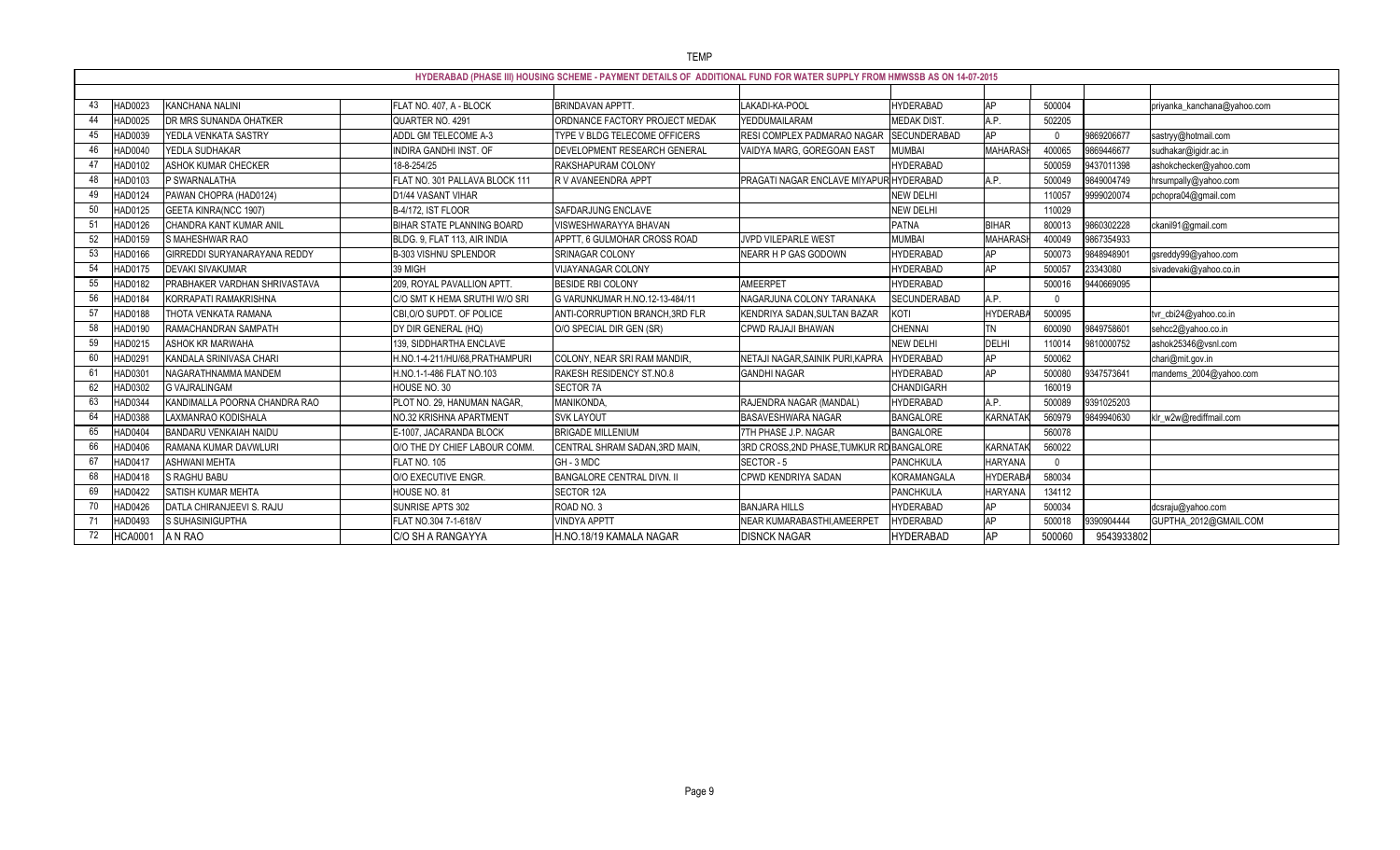## **DEMAND LETTER AND MONEY RECEIPT AS ON 30/01/2015 HYDERABAD (PHASE III) HOUSING SCHEME - STATUS OF UNDELEVERED**

| SR.NO.          | <b>REGN_NONAME</b> |                                      |            | <b>RECEIPT ISSUSTATUS OF DEMAND LETTER</b> | <b>STATUS OF RECEIPT</b> |
|-----------------|--------------------|--------------------------------------|------------|--------------------------------------------|--------------------------|
| 1               |                    | HAC0088 NATARAJA CHINTALAPALLI       |            | 01.12.2014 UNDELEVERED                     | <b>UNDELEVERED</b>       |
| $\overline{2}$  |                    | HAB0110 G PADMAJA                    |            | 01.12.2014 UNDELEVERED                     | <b>UNDELEVERED</b>       |
| 3               |                    | HAD0435 LT. COL. M NARAYANA RAO      |            | 19.12.2014 UNDELEVERED                     | <b>UNDELEVERED</b>       |
| $\overline{4}$  |                    | HAD0164 KATRAGADDA BHASKARA RAO      |            | 19.12.2014 UNDELEVERED                     | <b>UNDELEVERED</b>       |
|                 |                    |                                      |            |                                            |                          |
| 5               |                    | HAD0053 KOTHAPALLI RAVI KISHORE      | 02.12.2014 |                                            | <b>UNDELEVERED</b>       |
| 6               |                    | HAB0290 GANNAVARAPU RAMBABU          | 02.12.2014 |                                            | <b>UNDELEVERED</b>       |
| $\overline{7}$  |                    | HAD0280 H NARASIMHULU                | 12.12.2014 |                                            | <b>UNDELEVERED</b>       |
| 8               |                    | HAD0194 DR VIRENDRA KUMAR YADAV      | 15.12.2014 |                                            | <b>UNDELEVERED</b>       |
| 9               |                    | HAD0108 GATAMANENI MUNI RAJU         | 19.12.2014 |                                            | <b>UNDELEVERED</b>       |
| 10              |                    | HAD0298   DONDAPATI KRISHNA MURTY    | 19.12.2014 |                                            | <b>UNDELEVERED</b>       |
| 11              |                    | HAC0368 A VENKATESWARA RAO           | 19.12.2014 |                                            | <b>UNDELEVERED</b>       |
| 12              |                    | HAD0149 ARVIND SHUKLA                |            | 07.01.2015 UNDELEVERED                     | <b>UNDELEVERED</b>       |
| 13              |                    | HAC0399 MOHAMMED IQBAL               | 15.01.2015 |                                            | <b>UNDELEVERED</b>       |
|                 |                    |                                      |            |                                            |                          |
| 14              |                    | HAD0434 PURUSHOTHAM R CHOUDHARY      |            | 25.11.2014 UNDELEVERED                     |                          |
| 15              |                    | HAD0414 PULLELA V SURYANARAYANAMURTY |            | 01.12.2014 UNDELEVERED                     |                          |
| 16              |                    | HAD0453 SYED SHAH ALI AFSAR          |            | 02.12.2014 UNDELEVERED                     |                          |
| 17              |                    | HAC0312 ARCOT SREENIVASULU           |            | 08.12.2014 UNDELEVERED                     |                          |
| 18              |                    | HAD0035 K V RAMASUBRAMANIAN          |            | 09.12.2014 UNDELEVERED                     |                          |
| 19              | HAB0047 VILASINI   |                                      |            | 11.12.2014 UNDELEVERED                     |                          |
| 20              |                    | HAB0348 GIDDALURI NAGA MOHAN         |            | 12.12.2014 UNDELEVERED                     |                          |
| 21              |                    | HAB0313 PANCHAGNULA V CHANDRASEKHAR  |            | 17.12.2014 UNDELEVERED                     |                          |
| 22              |                    | HAC0324 LALITA JOSYULA               |            | 19.12.2014 UNDELEVERED                     |                          |
| 23              |                    | HAB0346 BALLA SRINIVASA PULLESH      |            | 17.12.2014 UNDELEVERED                     |                          |
| 24              |                    | HAC0378 NANDURIS BABU                |            | 23.12.2014 UNDELEVERED                     |                          |
| 25              |                    | HAC0084 K DEEPAK RAJ SINGH           |            | 24.12.2014 UNDELEVERED                     |                          |
| $\overline{26}$ |                    | HAD0146 GADICHERLA S L NARASIMHARAO  |            | 24.12.2014 UNDELEVERED                     |                          |
| 27              |                    | HAD0249 RAMACHANDRAN JAYASHREE       |            | 24.12.2014 UNDELEVERED                     |                          |
| 28              |                    | HAC0375 VURE GOPAL RAO               |            | 24.12.2014 UNDELEVERED                     |                          |
| 29              |                    | HAC0148 OBULAM RAMA KRISHNA REDDY    |            | 15.01.2015 UNDELEVERED                     |                          |
| 30              |                    | HAD0387 CAP BHUSHAN DATTA            |            | 20.01.2015 UNDELEVERED                     |                          |
| 31              |                    | HAD0360 GATTINENI GOPALA RAO         |            | 20.01.2015 UNDELEVERED                     |                          |
| 32              |                    | HAB0282 TALLAVAJHULA V NARASIMHAM    |            | 22/01/205 UNDELEVERED                      |                          |
| 33              |                    | HAC0052 ARVAPALLI VENKATA SUBRAHMANY |            | 29/01/2015 UNDELEVERED                     |                          |
|                 |                    |                                      |            |                                            |                          |
| 34              |                    | HAD0144 K V RAVICHANDRA              |            | <b>UNDELEVERED</b>                         |                          |
| 35              |                    | HAD0159 S MAHESHWAR RAO              |            | <b>UNDELEVERED</b>                         |                          |
| 36              |                    | HAC0209 S V RAGHAVA RAO              |            | <b>UNDELEVERED</b>                         |                          |
| 37              |                    | IHAD0170  ITAMVADA RAJESWARA RAO     |            | <b>UNDELEVERED</b>                         |                          |
| 38              |                    | HAB0177 J VENUGOPAL                  |            | <b>UNDELEVERED</b>                         |                          |
| 39              |                    | HAD0188 THOTA VENKATA RAMANA         |            | <b>UNDELEVERED</b>                         |                          |
| 40              |                    | HAA0198 KALAVATHI MURARI             |            | <b>UNDELEVERED</b>                         |                          |
| 41              |                    | HAD0244 SAPPARAPU SRIDHAR            |            | <b>UNDELEVERED</b>                         |                          |
| 42              |                    | HAB0245 YAGNANARAYANA MADIRAJU       |            | <b>UNDELEVERED</b>                         |                          |
| 43              |                    | HAB0284 R LAKSHMI                    |            | <b>UNDELEVERED</b>                         |                          |
| 44              |                    | HAB0322 MOOSAPETA DURGA              |            | <b>UNDELEVERED</b>                         |                          |
| 45              |                    | HAD0388 LAXMANRAO KODISHALA          |            | <b>UNDELEVERED</b>                         |                          |
| 46              |                    | HAC0405 CHODAVARAPU CHANDRA S RAO    |            | <b>UNDELEVERED</b>                         |                          |
| 47              |                    | HAD0426 DATLA CHIRANJEEVI S. RAJU    |            | <b>UNDELEVERED</b>                         |                          |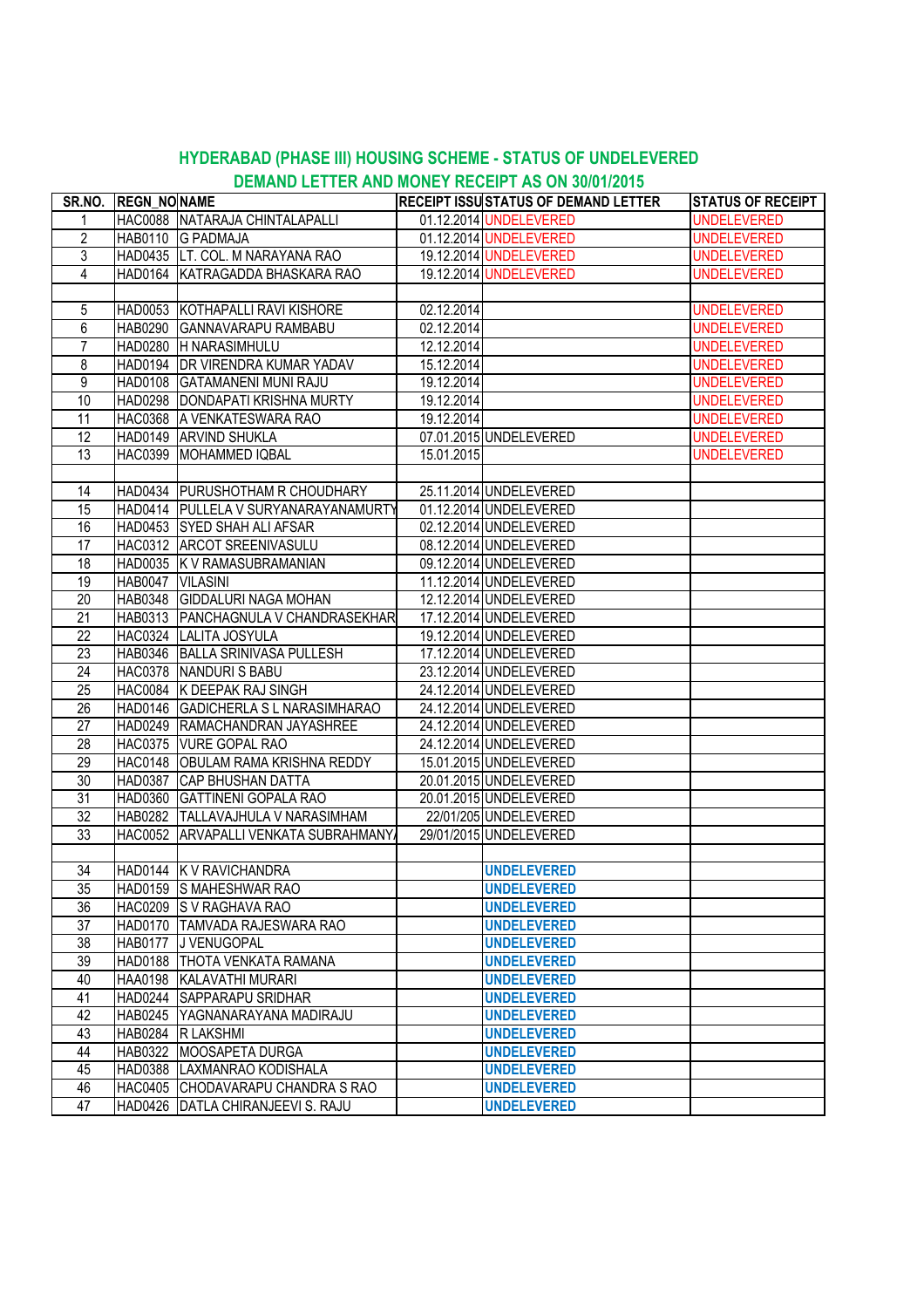| 48              | HAC0429 GOVIND |                                       |            | <b>UNDELEVERED</b> |  |
|-----------------|----------------|---------------------------------------|------------|--------------------|--|
| 49              |                | HAB0003 DAMODARAM RANGANNA            |            | <b>UNDELEVERED</b> |  |
| 1               |                | HAC0223 B HARI GOPAL                  | 21.11.2014 |                    |  |
| $\overline{c}$  | <b>HAB0058</b> | DONAVALLI RAMESH                      | 24.11.2014 |                    |  |
| 3               | <b>HAB0090</b> | <b>SHAIK ABDUL KHADER</b>             | 24.11.2014 |                    |  |
| 4               |                | HAC0119 SATHIYAMURTHY NATESHAN(CN1701 | 24.11.2014 |                    |  |
| 5               |                | HAD0139 V V S NARAYANA RAO            | 24.11.2014 |                    |  |
| 6               |                | HAD0142 V RAMANAIAH                   | 24.11.2014 |                    |  |
| 7               |                | HAC0150 GARIKAPATY V SUBBALAKSHMI     | 24.11.2014 |                    |  |
| 8               | <b>HAB0221</b> | KHANDRIKA VIJAYAMOHAN                 | 24.11.2014 |                    |  |
| 9               |                | HAD0043   T SATYANARAYANA REDDY       | 25.11.2014 |                    |  |
| 10              |                | HAD0050 VIKRAM SINGH                  | 25.11.2014 |                    |  |
| 11              |                | HAD0076 V SHYAMALA                    | 25.11.2014 |                    |  |
| 12              |                | HAD0077 V P ARUNACHALAM               | 25.11.2014 |                    |  |
| 13              |                | HAD0116 R VIJAYA MOHAN                | 25.11.2014 |                    |  |
| 14              |                | HAD0239 ARYASOMAYAJULA SATYA N MURTI  | 25.11.2014 |                    |  |
| 15              |                | HAD0455 DONDAPATI SIVANNARAYANA       | 25.11.2014 |                    |  |
| 16              |                | HAC0093 MD USMAN BIN ALI              | 28.11.2014 |                    |  |
| 17              |                | HAD0183 CH VENKATA SEETA R SASTRY     | 28.11.2014 |                    |  |
| 18              | <b>HAD0431</b> | <b>S RAJAGOPALAN</b>                  | 28.11.2014 |                    |  |
| 19              | <b>HAB0436</b> | MANTRAVADI BHAVANARAYANA              | 28.11.2014 |                    |  |
| $\overline{20}$ |                | HAD0006 B KRISHNAMURTHY NAIDU         | 01.12.2014 |                    |  |
| 21              |                | HAD0015 KRISHNAN KUPPUSAMY            | 01.12.2014 |                    |  |
| 22              |                | HAD0109 G JAGADISWARAIAH              | 01.12.2014 |                    |  |
| 23              |                | HAC0117 K SAIBABA                     | 01.12.2014 |                    |  |
| 24              |                | HAC0213 MANNEM HARI PRASAD            | 01.12.2014 |                    |  |
| 25              | <b>HAB0271</b> | VELIDANDLA V B PRASAD                 | 01.12.2014 |                    |  |
| 26              |                | HAC0329 DR BASANT KUMAR PATNAIK       | 01.12.2014 |                    |  |
| 27              |                | HAB0412   VEMPARALA PANIKUMAR         | 01.12.2014 |                    |  |
| 28              | <b>HAB0447</b> | <b>R RAMAKRISHNAN</b>                 | 01.12.2014 |                    |  |
| 29              |                | HAD0449 DR INDU PRADHAN               | 01.12.2014 |                    |  |
| 30              |                | HAA0158 NALAM MADHUR BABU             | 02.12.2014 |                    |  |
| 31              |                | HAD0174 B SAMBASIVA RAO               | 02.12.2014 |                    |  |
| 32              |                | HAD0278 BHAVANA RAVI KUMAR            | 02.12.2014 |                    |  |
| 33              | <b>HAB0377</b> | M NAGA PRAKASH RAO                    | 02.12.2014 |                    |  |
| 34              |                | HAC0104 NITTOOR PRAKASH RAO           | 03.12.2014 |                    |  |
| 35              |                | HAD0141   BHUMI REDDY SATISH          | 03.12.2014 |                    |  |
| 36              | <b>HAB0281</b> | MUSHTAQ AHMED I PATEL                 | 03.12.2014 |                    |  |
| 37              |                | HAB0056 KOTA SATYANARAYANA MURTHY     | 04.12.2014 |                    |  |
| 38              |                | HAD0063 NAGESWARARAO MARELLA          | 04.12.2014 |                    |  |
| 39              |                | HAB0163 K V S SUNEETHA                | 04.12.2014 |                    |  |
| 40              |                | HAC0219 P KESAVAN NAIR                | 04.12.2014 |                    |  |
| 41              | <b>HAB0294</b> | MURAKONDA RANGARAO                    | 04.12.2014 |                    |  |
| 42              | <b>HAB0361</b> | <b>GURRAPU DAHSHARATHAM</b>           | 04.12.2014 |                    |  |
| 43              |                | HAC0379  D MURALI MOHAN RAO           | 04.12.2014 |                    |  |
| 44              |                | HAD0430 MOHAMMED NASRULLAH            | 04.12.2014 |                    |  |
| 45              |                | HAB0055 DHARAM PAL VARMA              | 05.12.2014 |                    |  |
| 46              |                | HAC0122 KOMATINENI VENKATA RAO        | 05.12.2014 |                    |  |
| 47              |                | HAD0153 PADMAVATHI PONAKALA           | 05.12.2014 |                    |  |
| 48              |                | HAC0160 THURLAPATI VISWANATH          | 05.12.2014 |                    |  |
| 49              |                | HAB0325   DR. GORIGE MALLESHAM        | 05.12.2014 |                    |  |
| 50              |                | HAC0366 GHANTA VIJAYAKUMAR            | 05.12.2014 |                    |  |
| 51              |                | HAC0018 K VIJAYALAKSHMI               | 08.12.2014 |                    |  |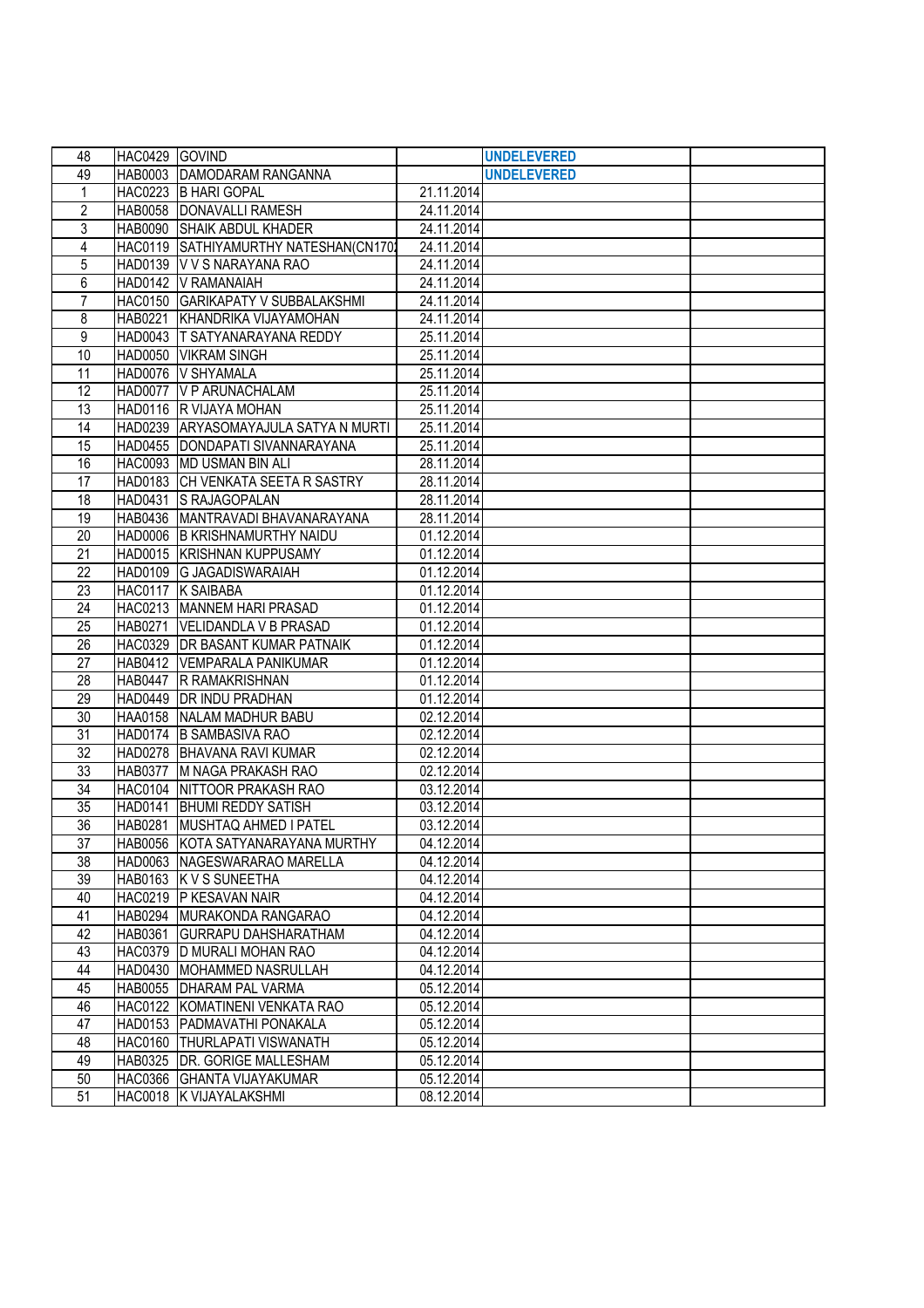| 52              |                 | HAC0098 SHAIK RAHMAN                 | 08.12.2014 |  |
|-----------------|-----------------|--------------------------------------|------------|--|
| 53              |                 | HAC0094 JAINENDER                    | 08.12.2014 |  |
| 54              | <b>HAB0111</b>  | NALLAM KALYANA CHAKRAVARTHI          | 08.12.2014 |  |
| 55              | HAD0128         | <b>D RAJENDER RAO</b>                | 08.12.2014 |  |
| 56              | HAA0129         | <b>M B JAYARAM</b>                   | 08.12.2014 |  |
| 57              |                 | HAC0130 MADHU VIJAY KUMAR            | 08.12.2014 |  |
| 58              |                 | HAD0131  D VIJAY KUMAR               | 08.12.2014 |  |
| 59              |                 | HAD0176 DR BOPPANA SHOBHA            | 08.12.2014 |  |
| 60              |                 | HAD0339 ABDUL KAREEM KHAN            | 08.12.2014 |  |
| 61              | HAD0432 C R RAO |                                      | 08.12.2014 |  |
| 62              |                 | HAB0016 DASARI SARADA                | 09.12.2014 |  |
| 63              |                 | HAC0019 T S VENKATARAMANI            | 09.12.2014 |  |
| 64              |                 | HAC0046 P M SARAVANAN                | 09.12.2014 |  |
| 65              | <b>HAB0057</b>  | <b>SURYA PRAKASH</b>                 | 09.12.2014 |  |
| 66              |                 | HAD0096 MOHAMMED AKRAM ALI           | 09.12.2014 |  |
| 67              |                 | HAC0143   PEETHALA VIJAY KUMAR       | 09.12.2014 |  |
| 68              |                 | HAC0162 JAKKULA NATARAJU             | 09.12.2014 |  |
| 69              | <b>HAC0187</b>  | <b>PETLURI SRINIVAS</b>              | 09.12.2014 |  |
| 70              | <b>HAA0195</b>  | MADASU KARAN CHANDER                 | 09.12.2014 |  |
| 71              |                 | HAD0202 DARBHA SARVOTTAMA SASTRY     | 09.12.2014 |  |
| 72              | <b>HAC0220</b>  | <b>B MANI</b>                        | 09.12.2014 |  |
| $\overline{73}$ |                 | HAD0259 THATIPAMULA VENKATA N PRASAD | 09.12.2014 |  |
| 74              | <b>HAB0262</b>  | <b>ICHANNAMSETTY VEERASWAMY</b>      | 09.12.2014 |  |
| 75              | <b>HAB0309</b>  | <b>RAVINDER DEEKONDA</b>             | 09.12.2014 |  |
| 76              |                 | HAB0424 JANAKIRAM SINGH SUBHAKARAN   | 09.12.2014 |  |
| 77              |                 | HAD0495   DR POTHIREDDY RANGAREDDY   | 09.12.2014 |  |
| 78              |                 | HAD0002 C SUDARSAN REDDY             | 10.12.2014 |  |
| 79              |                 | HAD0029 KILAMBI RAJAGOPALACHARI      | 10.12.2014 |  |
| 80              |                 | HAC0036 M GUNESH                     | 10.12.2014 |  |
| 81              |                 | HAD0075   VEMURI SIVAJI RAO          | 10.12.2014 |  |
| 82              |                 | HAC0079 SHAGUN BANSAL                | 10.12.2014 |  |
| 83              |                 | HAD0243 KSRKV PRASADARAO             | 10.12.2014 |  |
| 84              |                 | HAB0438 MAMTA RANI                   | 10.12.2014 |  |
| 85              | <b>HAB0157</b>  | DABBIRU SURENDRA MOHAN               | 11.12.2014 |  |
| 86              | <b>HAB0193</b>  | <b>T MURALI MOHAN</b>                | 11.12.2014 |  |
| 87              |                 | HAD0230 VENKATA NARASIMHAM SURI      | 11.12.2014 |  |
| 88              |                 | HAD0433 V SAILAJA                    | 11.12.2014 |  |
| 89              |                 | HAD0452 RADHA KRISHNA KOKA           | 11.12.2014 |  |
| 90              |                 | HAB0042 NARUMANCHI JAYARAM           | 12.12.2014 |  |
| 91              |                 | HAC0060 GEETHA VASUDEVAN             | 12.12.2014 |  |
| 92              |                 | HAA0180 R MAHALAKSHMI                | 12.12.2014 |  |
| 93              |                 | HAC0233 MANNAVA RAVI PRASAD          | 12.12.2014 |  |
| 94              |                 | HAC0247 M RAJENDRA SAI               | 12.12.2014 |  |
| 95              |                 | HAD0253 MADHAV SAXENA                | 12.12.2014 |  |
| 96              |                 | HAD0263 BODDAPATI GNANA ANANDARAO    | 12.12.2014 |  |
| 97              |                 | HAB0352 PASUPULETI MURALI MOHAN      | 12.12.2014 |  |
| 98              | <b>HAC0331</b>  | <b>GUDURU SURESH</b>                 | 12.12.2014 |  |
| 99              |                 | HAC0398 K SURYA PRAKASH              | 12.12.2014 |  |
| 100             | <b>HAB0091</b>  | VAVILLA SUBRAHMANYAM                 | 12.12.2014 |  |
| 101             |                 | HAC0140 KOTA RAJ SHEKHAR             | 12.12.2014 |  |
| 102             |                 | HAD0156 DANTU SUDHAKAR               | 12.12.2014 |  |
| 103             |                 | HAC0306 MOTAMARRY KAMESWARA RAO      | 12.12.2014 |  |
| 104             |                 | HAD0316 VENKATARAO GRANDHI           | 12.12.2014 |  |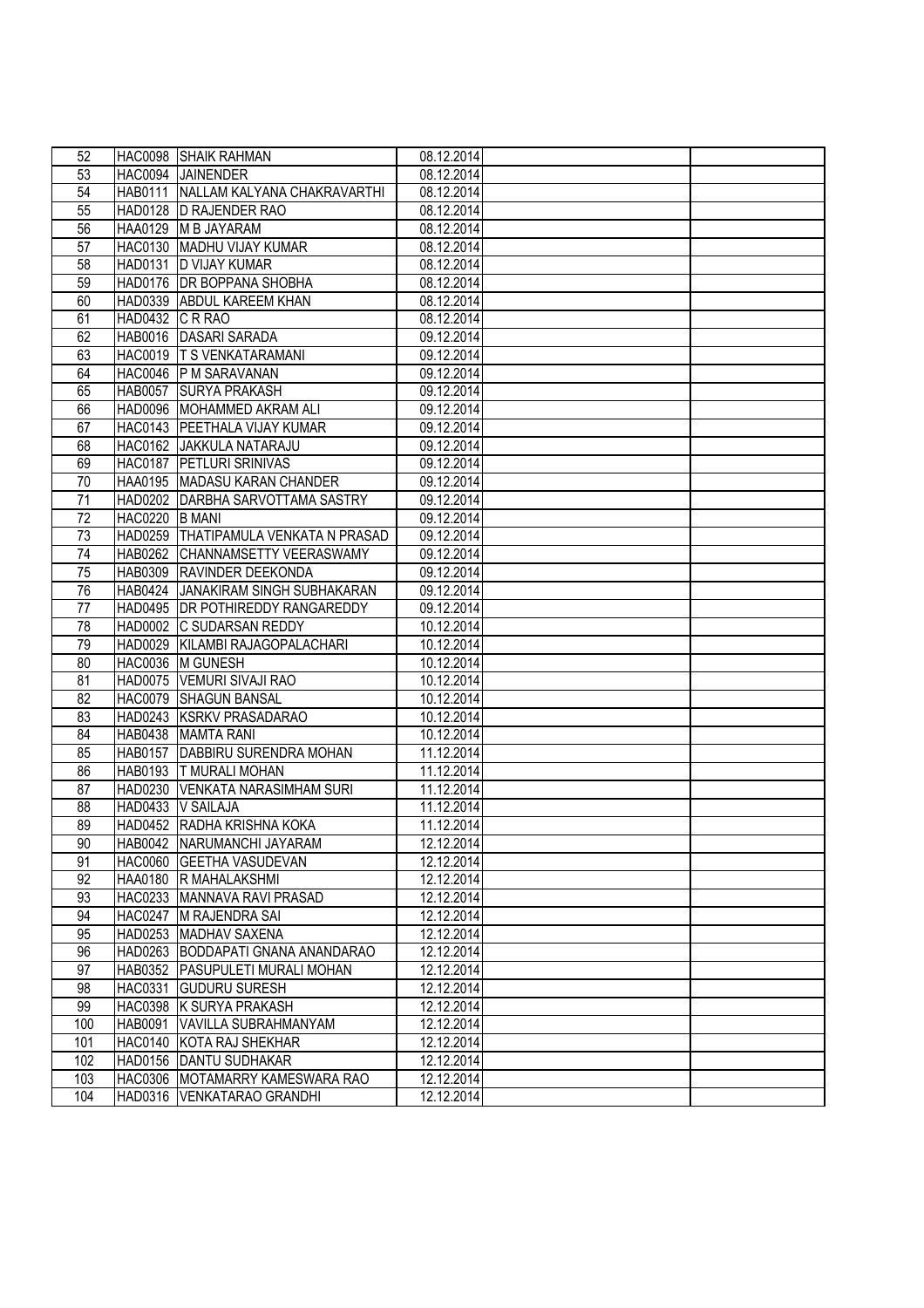| 105 |                | HAB0393 BADUGU RAMADAS              | 12.12.2014 |  |
|-----|----------------|-------------------------------------|------------|--|
| 106 |                | HAC0442 KALLAKURI MEHAR BABA        | 12.12.2014 |  |
| 107 |                | HAC0115 CHALLA SUCHITRA             | 12.12.2014 |  |
| 108 |                | HAB0020 MURALIDHAR NAGURKAR         | 15.12.2014 |  |
| 109 |                | HAB0097 SIDDARAMAPPA OSURU          | 15.12.2014 |  |
| 110 |                | HAD0105 E SUNDARAIYA                | 15.12.2014 |  |
| 111 |                | HAC0106 ARUN KUMAR BASU             | 15.12.2014 |  |
| 112 |                | HAC0168 KASALA NARASAIAH            | 15.12.2014 |  |
| 113 |                | HAB0248 P SURYA RAO                 | 15.12.2014 |  |
| 114 |                | HAB0382 P V S SESHAGIRI RAO         | 15.12.2014 |  |
| 115 |                | HAB0381 IT R K KAMESWARA RAO        | 15.12.2014 |  |
| 116 |                | HAD0440 RASHMI TIWARI               | 15.12.2014 |  |
| 117 |                | HAD0059 VATTIKUTI LAKSHMAMANA RAO   | 16.12.2014 |  |
| 118 |                | HAC0066 SQN LDR B VENKATESH         | 16.12.2014 |  |
| 119 |                | HAB0072 DATLA BHANU PRAKASH RAJU    | 16.12.2014 |  |
| 120 |                | HAB0277 B GANGARAM                  | 16.12.2014 |  |
| 121 |                | HAD0392 MOTUKURI VENKATESWARLU      | 16.12.2014 |  |
| 122 |                | HAD0448 ADINARAYANA ALLU            | 16.12.2014 |  |
| 123 |                | HAD0508 PENDYALA PRASADA RAO        | 16.12.2014 |  |
| 124 |                | HAB0027 MOVVA SAROJINI DEVI         | 17.12.2014 |  |
| 125 |                | HAB0033 NISTALA UDAYA BHASKARA RAO  | 17.12.2014 |  |
| 126 | <b>HAC0041</b> | N KALPA LATHA                       | 17.12.2014 |  |
| 127 |                | HAC0192 IN D V PRASAD               | 17.12.2014 |  |
| 128 |                | HAD0224 EPUR VASUMATI               | 17.12.2014 |  |
| 129 |                | HAB0222   PRABHAKAR RAO CHENNUPALLI | 17.12.2014 |  |
| 130 |                | HAD0258 S V MURALIDHAR RAO          | 17.12.2014 |  |
| 131 |                | HAD0273 S SENTHIL VALAVAN           | 17.12.2014 |  |
| 132 |                | HAB0285 N S NAGESWARA RAO           | 17.12.2014 |  |
| 133 |                | HAD0317  T SRINIVAS                 | 17.12.2014 |  |
| 134 |                | HAD0354 SINGA TIU                   | 17.12.2014 |  |
| 135 |                | HAB0439 PEREPU APARNA               | 17.12.2014 |  |
| 136 |                | HAB0437 MUPPARAPU NAGESWARRAO       | 17.12.2014 |  |
| 137 |                | HAB0032 JANAKI RAMULU PEDAVEETI     | 18.12.2014 |  |
| 138 |                | HAD0300 BINDESHWARI PRASAD SINHA    | 18.12.2014 |  |
| 139 | <b>HAB0386</b> | <b>OLETI USHARANI</b>               | 18.12.2014 |  |
| 140 | <b>HAB0397</b> | <b>VEMULA SHANKARAIAH</b>           | 18.12.2014 |  |
| 141 |                | HAD0402 ASOORI LATHA                | 18.12.2014 |  |
| 142 |                | HAB0401 PULI GOVIND VEERASWAMY      | 18.12.2014 |  |
| 143 |                | HAC0420 PATI SURESH KUMAR           | 18.12.2014 |  |
| 144 | <b>HAC0021</b> | V NARAYANA RAO                      | 19.12.2014 |  |
| 145 |                | HAB0064 S UDDAVA REDDY              | 19.12.2014 |  |
| 146 |                | HAC0080 W VIJAYA LAKSHMI            | 19.12.2014 |  |
| 147 |                | HAC0089 M JANARDHANA RAO            | 19.12.2014 |  |
| 148 |                | HAB0138 SANDEEP KUMAR K             | 19.12.2014 |  |
| 149 |                | HAD0154 SALAPAKKAM VENKATA R RAO    | 19.12.2014 |  |
| 150 |                | HAB0165 PISAY SREENATH RAO          | 19.12.2014 |  |
| 151 |                | HAC0185 SYED SADULLAH AHMED HUSSAIN | 19.12.2014 |  |
| 152 |                | HAB0210 UMA RANI MAHAJAN            | 19.12.2014 |  |
| 153 |                | HAC0235 G. VENKATA KRISHNA LOHI DAS | 19.12.2014 |  |
| 154 |                | HAB0211   MADAMSHETTY OM PRAKASHAM  | 19.12.2014 |  |
| 155 |                | HAD0257 ALOK KUMAR                  | 19.12.2014 |  |
| 156 |                | HAC0242   NEELAKANTI GUNAKER        | 19.12.2014 |  |
| 157 |                | HAD0266 VIKAS RAJ                   | 19.12.2014 |  |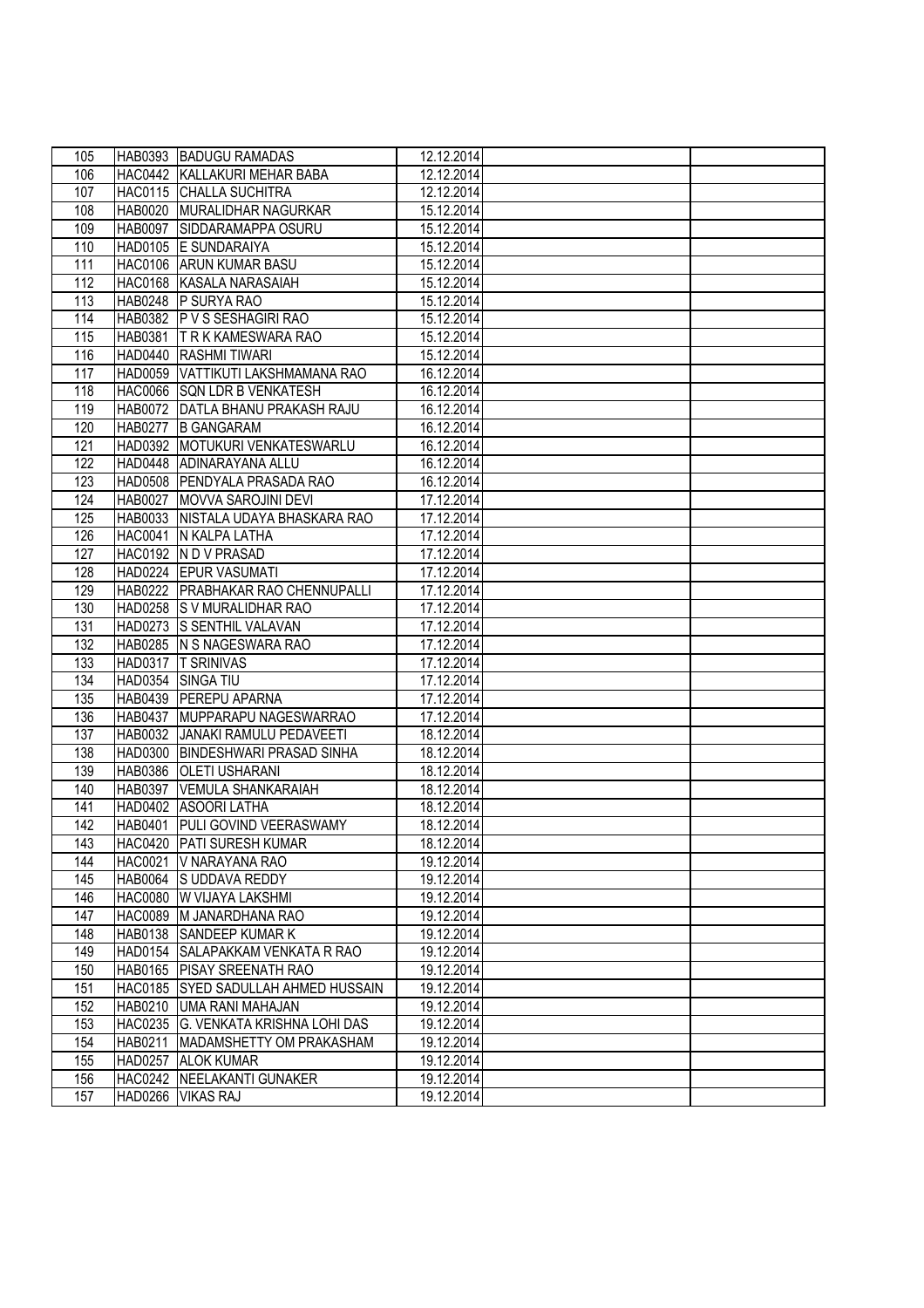| 158 |                | HAD0299 VEGESNA KRISHNAM RAJU        | 19.12.2014 |  |
|-----|----------------|--------------------------------------|------------|--|
| 159 |                | HAC0324 LALITA JOSYULA               | 19.12.2014 |  |
| 160 | <b>HAB0327</b> | MOHAMMED KHAJA MOHIDDIN              | 19.12.2014 |  |
| 161 |                | HAC0349 RACHAMADUGU JYOTHINATH       | 19.12.2014 |  |
| 162 |                | HAD0376 RAMAJOGI KAREPU              | 19.12.2014 |  |
| 163 |                | HAB0421 SATISH KUMAR GUPTA           | 19.12.2014 |  |
| 164 |                | HAC0172 PUTSALA KOTEESWARA RAO       | 19.12.2014 |  |
| 165 |                | HAC0197 IN CHANDRA SEKHAR            | 19.12.2014 |  |
| 166 |                | HAD0295 NARKEDAMILLY APPARAO         | 19.12.2014 |  |
| 167 |                | HAB0307 K CHINNA REDDY               | 19.12.2014 |  |
| 168 |                | HAC0318 VADDAVALLI CHENCHA RAO       | 19.12.2014 |  |
| 169 |                | HAD0012 IN KAMESWARI                 | 19.12.2014 |  |
| 170 |                | HAB0328   TRINADHARAO PAKKI          | 22.12.2014 |  |
| 171 | HAB0333 N SUMA |                                      | 22.12.2014 |  |
| 172 |                | HAC0275 ABDUL MOMIN MONDAL           | 23.12.2014 |  |
| 173 |                | HAB0362 B SADANAND                   | 23.12.2014 |  |
| 174 |                | HAB0370 KARRI SATYANARAYANA REDDY    | 23.12.2014 |  |
| 175 |                | HAC0083 SRINIVAS RAO VALIPE          | 24.12.2014 |  |
| 176 |                | HAB0118 ARAVA KUMAR RAJA             | 24.12.2014 |  |
| 177 |                | HAB0169 P P CHOWDARY                 | 24.12.2014 |  |
| 178 | <b>HAC0231</b> | <b>C V S SANDILYA</b>                | 24.12.2014 |  |
| 179 |                | HAD0255 SHANKARAN RAMACHANDRAN       | 24.12.2014 |  |
| 180 |                | HAC0365 MUDSU SRINIVAS RAO           | 24.12.2014 |  |
| 181 |                | HAC0407 QAMER RABIA                  | 24.12.2014 |  |
| 182 | <b>HAA0127</b> | JONNALAGADDA KANAKA CHALAM           | 24.12.2014 |  |
| 183 |                | HAD0391 SYEDA AYESHA MAZ             | 26.12.2014 |  |
| 184 |                | HAC0413 CHILAMAKURU VENKATA RAJASEKH | 26.12.2014 |  |
| 185 |                | HAA0363 B N MURTHY                   | 29.12.2014 |  |
| 186 |                | HAC0062 DR A SRIRAJYAM               | 01.01.2015 |  |
| 187 |                | HAC0310 Y NAGACHENCHUREDDY           | 01.01.2015 |  |
| 188 |                | HAD0423 RAJ KUMAR KAHER              | 01.01.2015 |  |
| 189 | <b>HAA0451</b> | THIPARAPU VIJAYKUMAR                 | 01.01.2015 |  |
| 190 |                | HAB0179 SHAIK ABDUL SALEEM           | 06.01.2015 |  |
| 191 |                | HAD0203 SHOBA RAMAKRISHNAN           | 06.01.2015 |  |
| 192 |                | HAB0037 PATCHA APPAJI RAO            | 07.01.2015 |  |
| 193 |                | HAC0358 GONDESI SUDHEER REDDY        | 07.01.2015 |  |
| 194 |                | HAB0400 DEVENDER RAO PADIDALA        | 07.01.2015 |  |
| 195 |                | HAD0078 K S S V P REDDY              | 08.01.2015 |  |
| 196 |                | HAB0051 KURMA VENKATA SATYANARAYANA  | 09.01.2015 |  |
| 197 |                | HAC0034 MERUGU RAJESHAM              | 12.01.2015 |  |
| 198 |                | HAB0070 MANDAPAKA VENKATA RAMESH     | 12.01.2015 |  |
| 199 |                | HAD0272 KOPPPARTHI NAGA RATNA        | 19.01.2015 |  |
| 200 |                | HCA0003 SISHTHA CHATTOPADHYAY        | 20.01.2015 |  |
| 201 |                | HAB0048   BHANU MURTHY RANGAVAJHALA  | 20.01.2015 |  |
| 202 |                | HAC0067 S A RAHIM                    | 20.01.2015 |  |
| 203 |                | HAC0095 S RASHMI DEV                 | 20.01.2015 |  |
| 204 |                | HAC0147 D RANGA REDDY                | 20.01.2015 |  |
| 205 |                | HAB0380 SAKAMURI V K PRASAD          | 20.01.2015 |  |
| 206 |                | HAD0373 GULLAPALLI MADHUSUDHANA RAO  | 21/01/2015 |  |
| 207 |                | HAB0212 M P SANDHYA RANI             | 21/01/2015 |  |
| 208 |                | HAB0069 K S RAMA KRISHNA SASTRY      | 23/01/2015 |  |
| 209 |                | HAD0252 GONAVARAM BABITA RAYUDU      | 29-01-2015 |  |
| 210 |                | HAB0134 PADMAVATHY SUNKARA           | 29-01-2015 |  |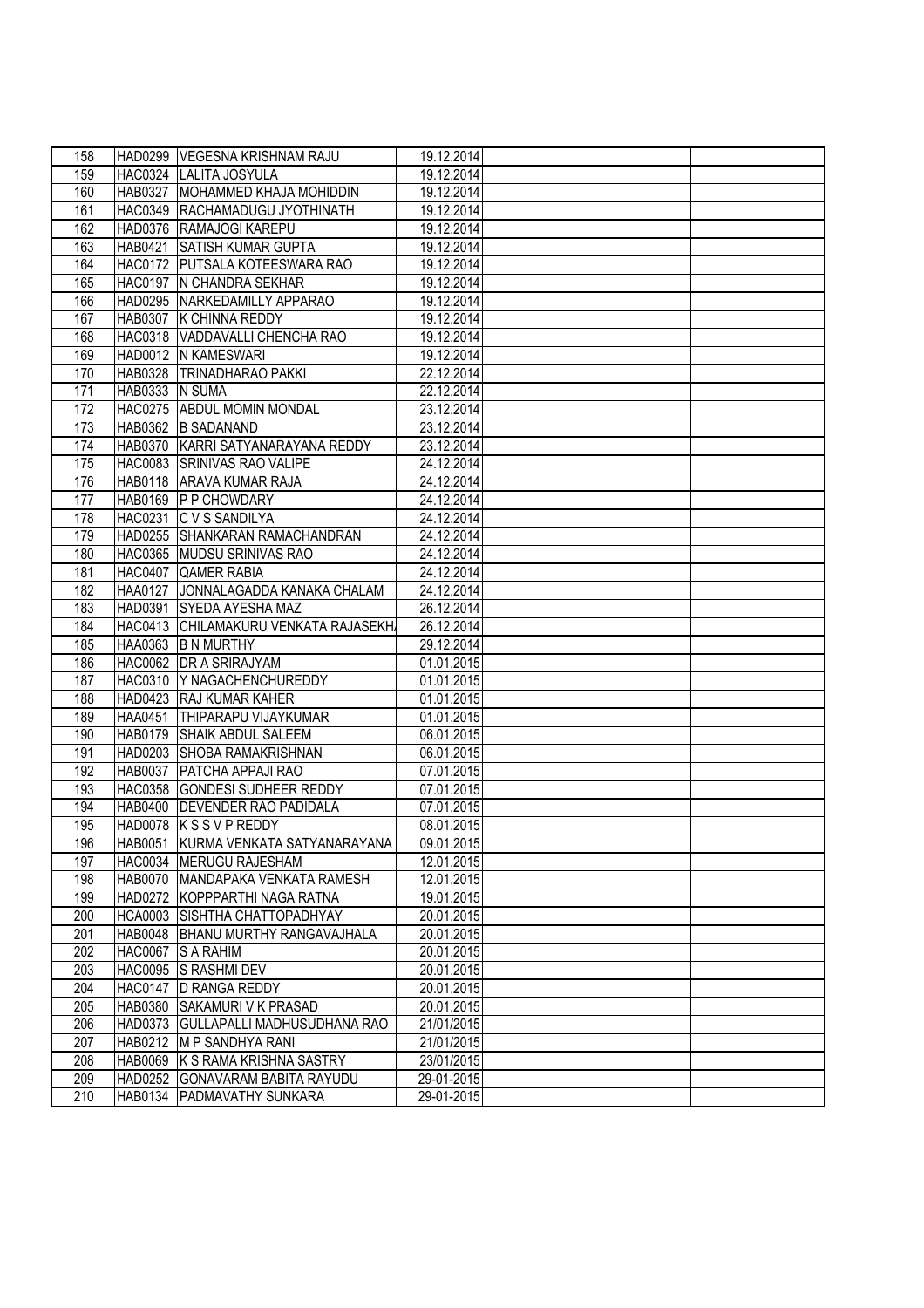| 211 | HAB0135 SADHANA PATHAK                 | 29-01-2015 |  |
|-----|----------------------------------------|------------|--|
| 212 | HAB0216 MUHAMMED.T                     | 29-01-2015 |  |
| 213 | HAB0372 TAMMALI SOMA SEKHAR            | 17.12.2014 |  |
|     |                                        |            |  |
| 1   | HAD0054 P. V. S. S. R. SARMA           |            |  |
| 2   | HAD0071 MUKKAMALA RAVI KIRAN           |            |  |
| 3   | HAD0107 BUDHAREDDY SUBRAMANYAM REDDY   |            |  |
| 4   | HAC0120 C RAVINDRANATH                 |            |  |
| 5   | HAB0227 K LEELAVATHI                   |            |  |
| 6   | HAB0228 PADMAJA VENKATESH              |            |  |
| 7   | HAD0279 YENISETTI SARAT CHANDRA        |            |  |
| 8   | HAD0283 VANKAYALA JANARDHANA CHETTY    |            |  |
| 9   | HAC0293 KANDALAM JANAKIRAMACHARY       |            |  |
| 10  | HAD0286 KALLURI V K SASTRY             |            |  |
| 11  | HAB0334   POPURI KOTESWARARAO          |            |  |
| 12  | HAD0374 VISWANATHA GRIRJA RAO          |            |  |
| 13  | HAC0011 G SAROJA                       |            |  |
| 14  | HAD0014 J S VENKATESWARLU              |            |  |
| 15  | HAD0023 KANCHANA NALINI                |            |  |
| 16  | HAB0024 K MAHABUB ALI                  |            |  |
| 17  | HAD0025 DR MRS SUNANDA OHATKER         |            |  |
| 18  | HAD0026 VARANASIS RAMA CHANDRAMURTHY   |            |  |
| 19  | HAD0028 BHARATULA VASANTA              |            |  |
| 20  | HAC0030 GURRALA RAGHUNADHA REDDY       |            |  |
| 21  | HAD0039 YEDLA VENKATA SASTRY           |            |  |
| 22  | HAD0040 YEDLA SUDHAKAR                 |            |  |
| 23  | HAC0044 SURYAPRAKASARAO YADLAPATI      |            |  |
| 24  | HAD0073 PILLI SUDHIR KUMAR             |            |  |
| 25  | HAD0082 TAMVADA SIVA PRASADA RAO       |            |  |
| 26  | HAC0092 JASBIR SINGH BINDRA            |            |  |
| 27  | HAC0099 IN VENKATESWARARAO             |            |  |
| 28  | HAB0101   TATI SREENIVAS               |            |  |
| 29  | HAD0102 ASHOK KUMAR CHECKER            |            |  |
| 30  | HAD0103 P SWARNALATHA                  |            |  |
| 31  | HAD0087 YALAVARTHI NIRMALA             |            |  |
| 32  | HAC0112 KALAKUNTLA SHREEDHAR RAO       |            |  |
| 33  | HAB0114 GUTLA APPANNA                  |            |  |
| 34  | HAB0123 BIKKINA VEERA V S N PRASAD RAO |            |  |
| 35  | HAD0124 PAWAN CHOPRA (HAD0124)         |            |  |
| 36  | HAD0126 CHANDRA KANT KUMAR ANIL        |            |  |
| 37  | HAC0133 KOTTAPALLI GAUTAM RAJU         |            |  |
| 38  | HAD0136 RAMATHOTI KANAKADRI            |            |  |
| 39  | HAC0137 A VISWANADHA NAIDU             |            |  |
| 40  | HAD0125 GEETA KINRA(NCC 1907)          |            |  |
| 41  | HAB0145 ADDANKI SRINIVASA RAO          |            |  |
| 42  | HAD0166 GIRREDDI SURYANARAYANA REDDY   |            |  |
| 43  | HAC0167 SATYANARAYANA SIGHAKOLLI       |            |  |
| 44  | HAD0208 ALLU VENKATA NAIDU             |            |  |
| 45  | HAD0207 ALLU SRINIVAS NAIDU            |            |  |
| 46  | HAC0171 KAKARLAPUDI NAGALAKSHMI        |            |  |
| 47  | HAC0173 KUNDURU V V CHARYULU           |            |  |
| 48  | HAC0181 KANDARPA SURYANARAYANA MOORTHY |            |  |
| 49  | HAD0175   DEVAKI SIVAKUMAR             |            |  |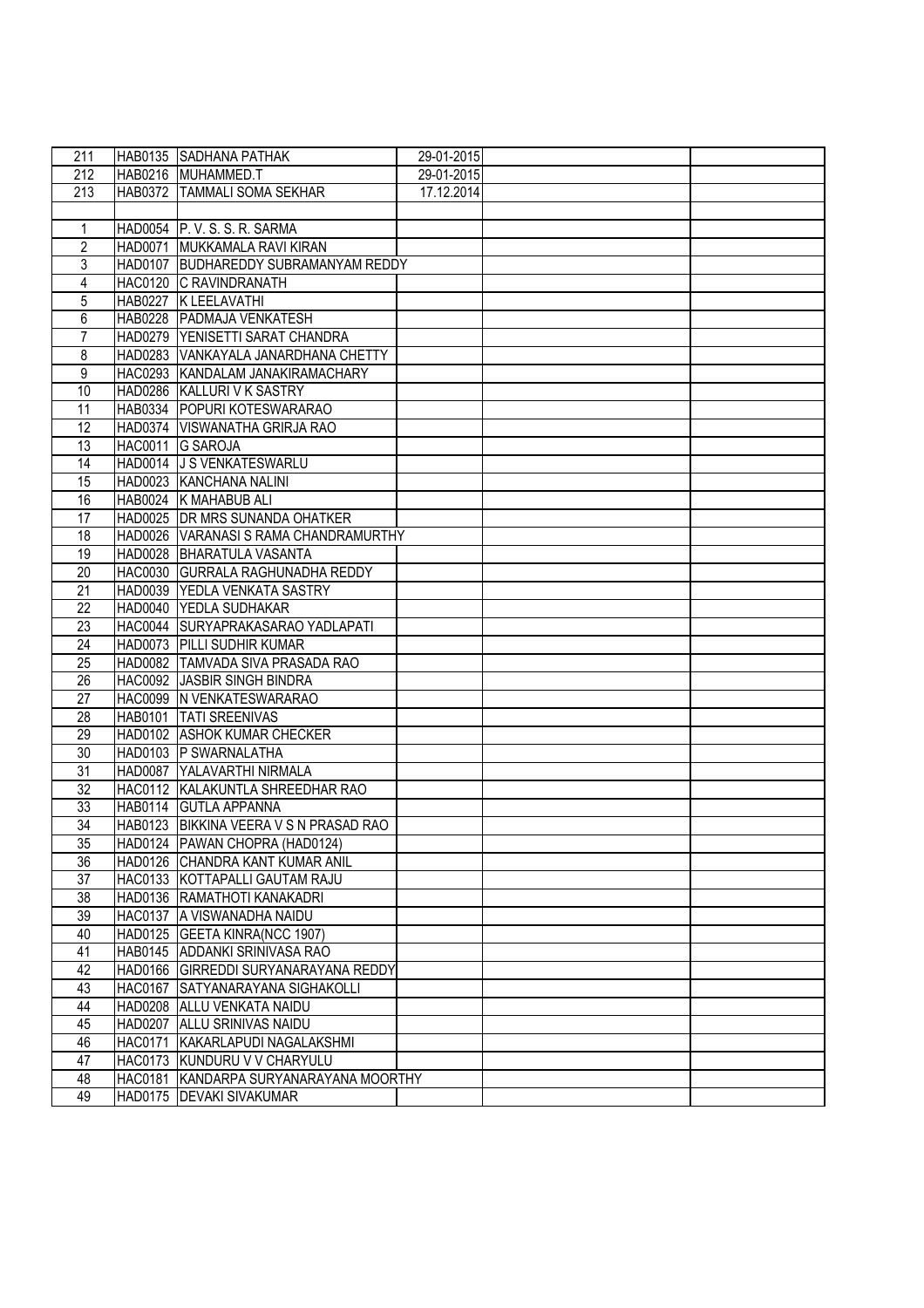| 50       |                 | HAD0182   PRABHAKER VARDHAN SHRIVASTAVA |
|----------|-----------------|-----------------------------------------|
| 51       |                 | HAD0184 KORRAPATI RAMAKRISHNA           |
| 52       |                 | HAD0190 RAMACHANDRAN SAMPATH            |
| 53       |                 | HAD0200 VOLETI MADHAVI                  |
| 54       |                 | HAA0237 JASBIR SINGH BINDRA             |
| 55       |                 | HAC0214 KRISHAN KUMAR MARWAHA           |
| 56       |                 | HAD0215 ASHOK KR MARWAHA                |
| 57       |                 | HAD0246 MADHAVI KRISHNAMOORTHY          |
|          |                 | HAC0218 ARVIND KUMAR VERMA              |
| 58<br>59 |                 | HAC0261 SREELATHA ATLURI                |
| 60       |                 | HAD0264 SQ LDR. B VIJAY KUMAR REDDY     |
| 61       |                 | HAC0265 THATIPARTHI MOHAN REDDY         |
| 62       |                 | HAC0267 GANGISETTY SURYA KUMARI         |
| 63       |                 | HAB0268 MEDIPELLI JANARDHAN REDDY       |
| 64       |                 | HAC0287 DAHAGAM SATYAPRAKASH            |
| 65       |                 | HAC0289 R GOPALA KRISHNA RAO            |
| 66       |                 | HAD0315 ANNALURU V M SAIRAM             |
| 67       |                 | HAC0314 CHETLAPALLIS R KRISHNA RAO      |
| 68       |                 | HAD0291 KANDALA SRINIVASA CHARI         |
| 69       |                 | HAB0296 NIKKU SATYAVATI                 |
| 70       |                 | HAD0292 R RAJIV RAMAN                   |
| 71       |                 | HAD0301 NAGARATHNAMMA MANDEM            |
| 72       |                 | HAD0302 G VAJRALINGAM                   |
| 73       |                 | HAA0303 G BALA GANGADHAR                |
| 74       |                 | HAC0304 SRIRAMA MURTHY KALAGA           |
| 75       |                 | HAC0308 RANA PARTAB SONI                |
| 76       |                 | HAB0319   THOPIREDDY MANI MOHAN REDDY   |
| 77       |                 | HAB0320 M MOSES ASHOK NANDA             |
| 78       |                 | HAB0321 BILLAPATI VEERAREDDY            |
| 79       |                 | HAC0355 ANAND KR.JAIN                   |
| 80       |                 | HAD0357 REDDIVARI UMA                   |
| 81       |                 | HAC0359 CHINTAMAN SATYAVATHI BAI        |
| 82       |                 | HAB0364 VADLA DURGAIAH                  |
| 83       |                 | HAB0369 DOMMALAPATI SIVANNA             |
| 84       | HAB0371         | <b>TUDUMU MAHESH</b>                    |
| 85       |                 | HAA0326 SYED GHOUSUNNISA                |
| 86       | HAA0337 P VIDYA |                                         |
| 87       |                 | HAB0335 PUSALA DHANAMJAYA RAO           |
| 88       |                 | HAA0332 KAJA SARALADEVI                 |
| 89       |                 | HAB0340 JJITENDER KUMAR BHATNAGAR-C1731 |
| 90       |                 | HAD0341 MASOOD ALAM SIDDIQUI            |
| 91       |                 | HAD0344 KANDIMALLA POORNA CHANDRA RAO   |
| 92       |                 | HAC0347 ADAPA JNANA REDDY               |
| 93       |                 | HAD0406 RAMANA KUMAR DAVWLURI           |
| 94       |                 | HAD0390 BRIG.PUPPALA RAJ KUMAR          |
| 95       |                 | HAC0396 N S SATHYA SAI BA BA            |
| 96       |                 | HAD0409 VIJAYAKUMAR CHICKLINGE          |
| 97       |                 | HAB0410 CH. SUDHAKAR CHAVALA            |
| 98       |                 | HAC0411 M L S V PRASADA RAO             |
| 99       |                 | HAD0404 BANDARU VENKAIAH NAIDU          |
| 100      |                 | HAC0403   NERUSUPALLI KRISHNAREDDY      |
| 101      |                 | HAB0416   MOHMMAED GHOUSE               |
| 102      |                 | HAB0415 RANGINENI APPALARAJU            |